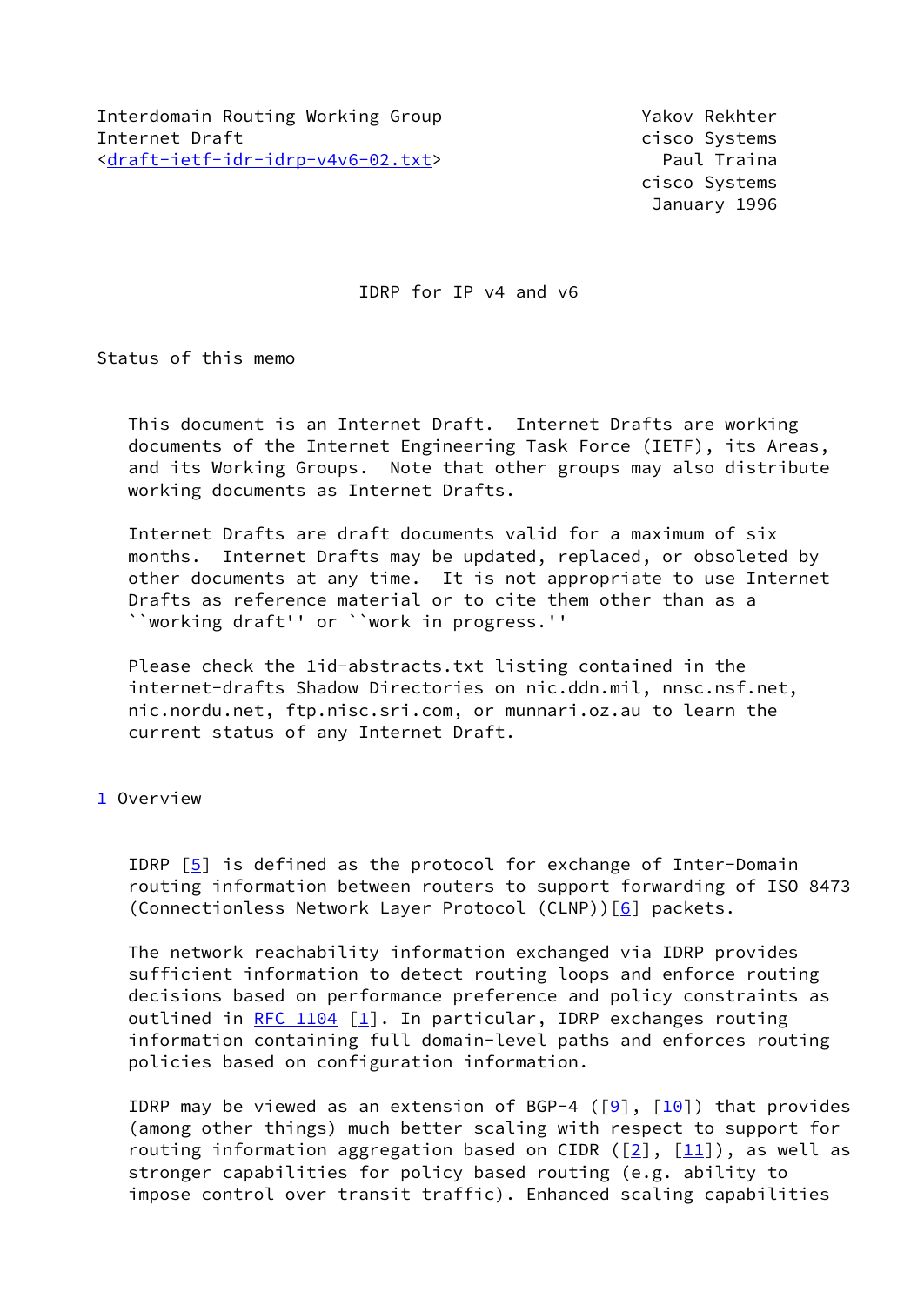are provided via the concept of Routing Domain Confederations (RDCs), that allow to express both topology and policy information in terms of aggregates (confederations) rather than individual entities (domains). IDRP also provides capability to carry reachability and

Expiration Date July 1996 **by the Contract Contract Contract Contract Contract Contract Contract Contract Contract** 

RFC DRAFT 3996

 forwarding information associated with multiple network layer protocols (e.g. IPv6, IPv4).

 This document contains the adaptation of the IDRP protocol definition that enables it to be used as a protocol for the exchange of inter-domain system routing information among routers to support the forwarding of IPv6 packets across multiple domains. We refer to IDRP with this adaptation as "IDRP for IPv6". While this document doesn't cover use of IDRP to support routing for other network layer protocols (e.g. IPv4), it is expected that IDRP for IPv6 will be able to operate in a multiprotocol environment as well.

<span id="page-1-0"></span>[2](#page-1-0) Terminology

 This document assumes that the reader is familiar with the following documents:

IPv6 protocol specification  $[3]$  $[3]$ , IPv6 Addressing Architecture  $[4]$  $[4]$ , and IDRP specification (IS 10747)  $\lceil 5 \rceil$ .

A few definitions are in order to aid the reader:

BIS - a Boundary Intermediate System (or border router)

BISPDU - an IDRP message exchanged between a pair of BISs

ES - End System (host)

FIB - Forwarding Information Base (IP forwarding table)

IS - Intermediate System (router)

NET - Network Entity Title (a network layer address for a router)

NLRI - Network Layer Reachability Information (set of reachable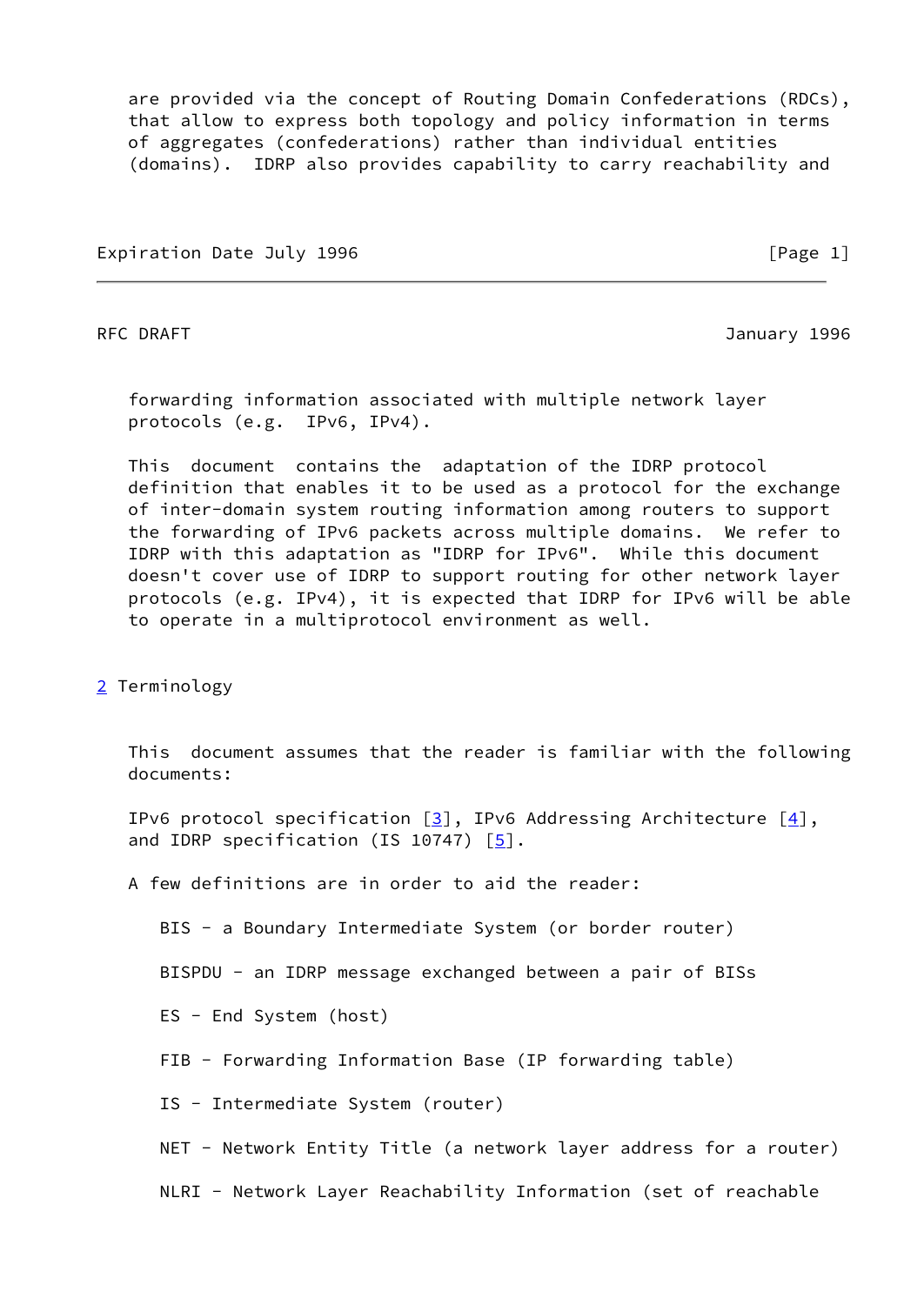destinations) NPDU - an IPv6 packet NSAP - Network Service Access Point (a network layer address) PDU - a packet SNPA - subnetwork point of attachment (Data Link address)

 It is expected that the above definitions should be adequate for understanding of IDRP. Familiarity with any of the documents listed in the normative references of the protocol specifications (section 2 of  $[5]$  $[5]$ ) is not required.

Unless stated otherwise here, any reference to the above terms in  $[5]$  $[5]$ 

Expiration Date July 1996 **by the Contract Contract Contract Contract Contract Contract Contract Contract Contract** 

RFC DRAFT 3996

should be interpreted based on the above definitions.

<span id="page-2-0"></span>[3](#page-2-0) The Adaptation Layer

The Inter-Domain Routing Protocol (IDRP) or, more formally,

 "The Protocol for the Exchange of Inter-Domain Routing information among Intermediate Systems to support Forwarding of ISO 8473 PDUs (IDRP)"

 is the inter-domain routing protocol defined to support the forwarding of Connectionless Network Layer Protocol (CLNP) [[6\]](#page-23-0) packets that traverse multiple routing domains.

IDRP document  $\lceil 5 \rceil$  covers both the protocol specifications and the usage issues (which is in contrast to BGP-4 documentation that has a separate document that defines the protocol  $[10]$ , and a separate document that describes the protocol's usage  $[9]$ ).

 While IDRP was developed within ISO, it makes few, if any, ISO specific assumptions. In particular, it does not require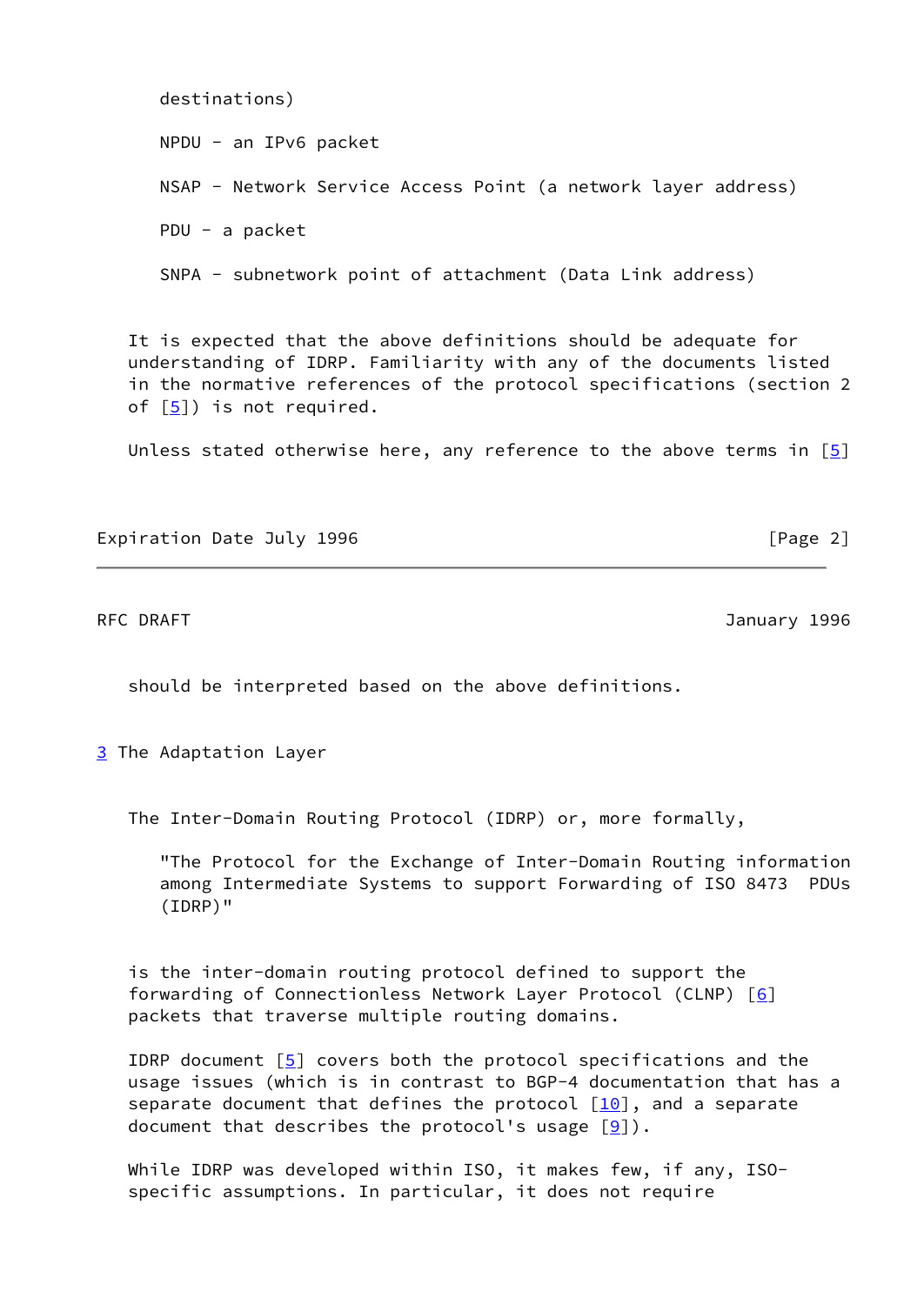participating domains to support any specific ISO Intra-Domain protocol, such as IS-IS  $[7]$  $[7]$ , nor does it require participating routers to run ES-IS [\[8\]](#page-23-5).

 The only requirements imposed by the protocol on the participating routers is that the protocol information can be exchanged among them over a connectionless network layer (which in the case of OSI is CLNP), and that the network layer connectivity between routers within a single routing domain should be provided by means outside of IDRP (e.g., via some intra-domain routing protocol). IDRP does not place any restrictions on the structure of reachability information, as long it can be expressed as an arbitrary set of variable length address prefixes.

 Since IPv4 and IPv6 can provide connectionless service between routers, and since reachable IPv4/IPv6 destinations can be expressed as IP address prefixes, IDRP can be easily adapted to be an inter domain routing protocol which can be used in the IP Internet.

 The adaptation described in this document consists of: specifying the parts of the protocol that are not needed, specifying modifications/clarifications to certain parts of the protocol to reflect IP specifics and operational experience with BGP-4, adding new features to reflect operational experience with BGP-4.

<span id="page-3-0"></span>[4](#page-3-0) Features in IDRP which shall not be implemented

The following lists the functions that shall not be implemented by

Expiration Date July 1996 **by the Contract Contract Contract Contract** Page 3]

RFC DRAFT 3996

IDRP for IPv4 an IPv6 (all references are with respect to  $[5]$  $[5]$ ):

Support for distinguishing path attributes according to sections  $5.7$ , 7.11.2 and 7.11.3 Expense according to section 7.12.10 Security according to section 7.12.14 Priority according to section 7.12.16 Procedures for detecting inconsistent routing decisions, according to section 7.15.1 Forwarding CLNP packets according to [section 8](#page-16-0) The interface to CLNP according to [section 9](#page-17-0) support of the Network Management information described in the IDRP GDMO according to [section 11](#page-19-0)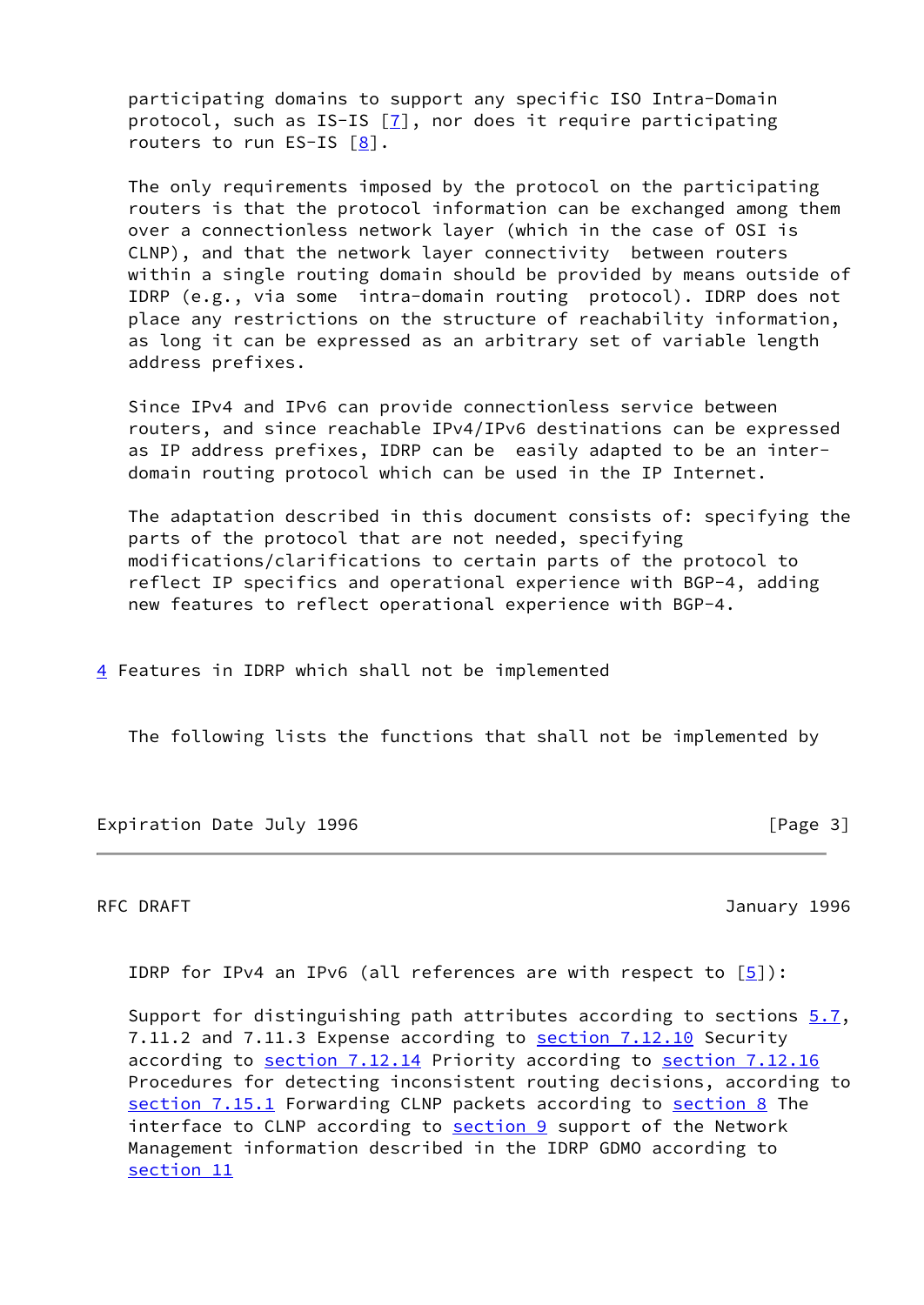All the material presented in the sections listed above may be ignored.

<span id="page-4-0"></span>[5](#page-4-0) Features in IDRP which shall be implemented

 An implementation of IDRP for IPv4 and IPv6 shall contain all mandatory features of IDRP, except those mentioned in [section 4](#page-3-0) of this document. In addition, a BIS for IDRP for IPv4 and IPv6 shall implement the following (all references are with respect to this document):

an interface to the IPv4 and IPv6 protocol, as described in [section](#page-5-0) [5.1](#page-5-0) Modifications to the encoding of reachability and forwarding information, as well as the ability to identify and extract IPv4 and IPv6 reachability and forwarding information as described in sections 5.2 and 5.3 Modifications to the ROUTE\_SEPARATOR and MULTI EXIT DISCRIMINATOR path attributes, as described in [section 5.4](#page-7-0) Support for the ATOMIC AGGREGATE path attribute, as described in [section 5.5](#page-8-0) Modifications to the tie-breaking procedures, as described in sections [5.6](#page-9-0) Modifications to handling Hold Time, as described in [section 5.7](#page-10-0) Constructing forwarding address (next hop), as described in [section 5.8](#page-10-1) Modifications to the UPDATE PDU format, as described in [section 5.9](#page-11-0) Modifications to the OPEN PDU format, as described in [section 5.10](#page-11-1) Modifications to the RIB REFRESH PDU format, as described in [section 5.11](#page-13-0) New Error Subcodes, as described in [section 5.12](#page-15-0)

Naming and addressing conventions discussed in sections [5.10](#page-11-1), [5.11](#page-13-0) and 7.1 of  $\lceil 5 \rceil$  do not apply to IDRP for IPv4 and IPv6, and thus should be ignored. [Section 6](#page-15-1) of this document contains the material that covers naming and addressing conventions for IDRP for IPv4 and IPv6.

 Deployment guidelines for IDRP for IPv4 and IPv6 are specified in [section 7](#page-16-1) of this document. These guidelines supersede the material presented in section 7.2 of [\[5](#page-22-0)].

 Domain configuration information for IDRP for IPv4 and IPv6 is defined in [section 8](#page-16-0) of this document. The material of that section supersedes the material presented in section 7.3 of  $[5]$  $[5]$ .

Expiration Date July 1996 **Expiration** Date July 1996

RFC DRAFT **January 1996**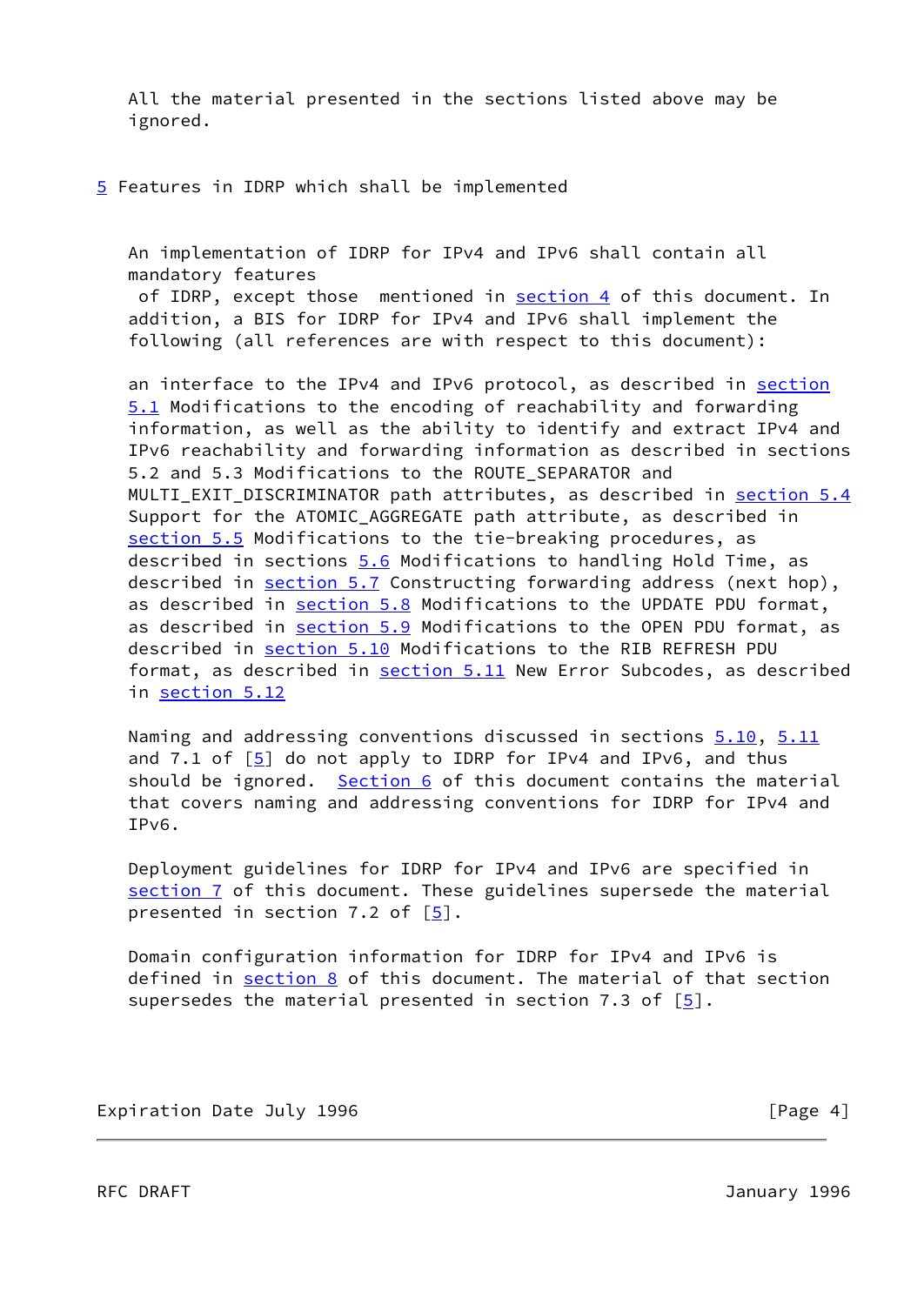<span id="page-5-0"></span>[5.1](#page-5-0) An interface to IP

This sections supersedes the material in section 7.5 of  $[5]$  $[5]$ .

 IDRP information is carried between a pair of BISs in the form of BISPDUs. For IDRP for IPv6 these BISPDUs are carried in the data field of IP packets of protocol type 45.

 IDRP relies on IP to perform the initial processing of incoming BISPDUs. The IP protocol machine shall process inbound packets according to the appropriate IP functions.

 If a fixed header of an IP packet contains a protocol type that identifies IDRP, and the packet's source address identifies any system listed in managed objects internalBIS or externalBISNeighbor, then the packet contains a BISPDU. The BISPDU shall be passed to the IDRP finite state machine defined in section 7.6.1 of [[5\]](#page-22-0).

<span id="page-5-1"></span>[5.2](#page-5-1) Encoding IP reachability information

The text in this section supersedes the material presented in section  $6.3.2$  of  $[5]$ .

 The Network Layer Reachability information is a variable length field that contains a list of reachable destinations encoded as zero or more triples of the form <Address Family, Addr\_length, Addr\_info>, whose fields are described below:

| Address Family (2 octets)               |
|-----------------------------------------|
| Addr_length (2 octets)<br>------------- |
| Addr_info (variable)                    |

The use and meaning of these fields are as follows:

Address Family:

 This field carries the identity of the protocol associated with the address information that follows. Presently defined values for this field are specified in [RFC1700](https://datatracker.ietf.org/doc/pdf/rfc1700). A conformant implementation of IDRP for IPv6 may ignore any address information indicating other than IPv6. A conformant implenetation of IDRP for IPv4 may ignore any address information indicating other than IPv4. Address Family.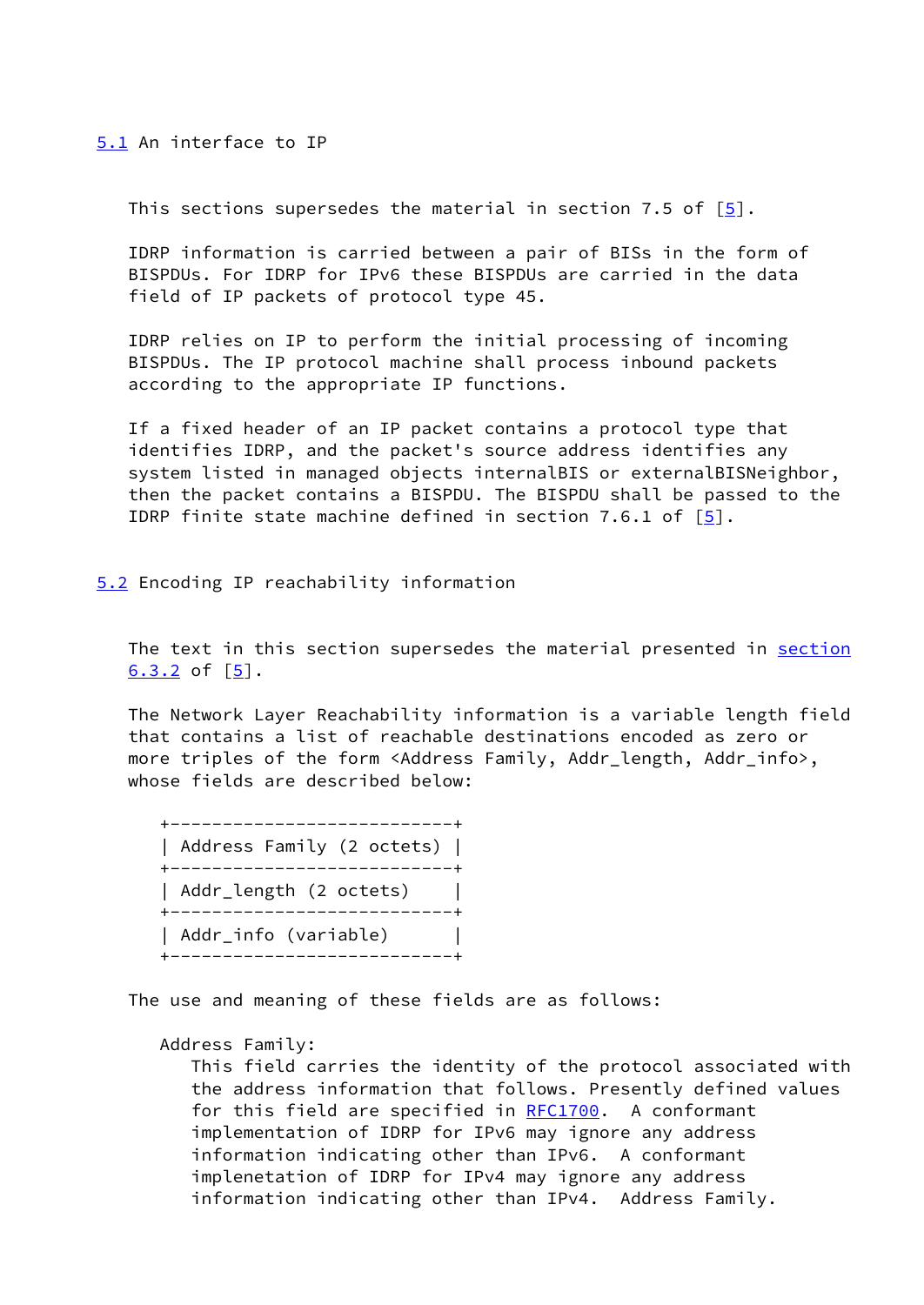Addr\_Length:

 This field specifies the total length in octets of the address information that follows.

Expiration Date July 1996 **Expiration** Date July 1996

RFC DRAFT 3996

Addr\_Info:

 This is a variable length field that contains a list of IP address prefixes for the routes that are being advertised. Each IP address prefix is encoded as a 2-tuple of the form <Length, Prefix>, whose fields are described below:

| -------------------                       |  |
|-------------------------------------------|--|
| Length (1 octet)<br>_____________________ |  |
| Prefix (variable)                         |  |

The use and the meaning of these fields are as follows:

a) Length:

 The Length field indicates the length in bits of the IP address prefix. A length of zero indicates a prefix that matches all IPv4 or IPv6 (as specified by the address family) addresses (with prefix, itself, of zero octets).

b) Prefix:

 The Prefix field contains IP address prefixes followed by enough trailing bits to make the end of the field fall on an octet boundary. Note that the value of trailing bits is irrelevant.

<span id="page-6-0"></span>[5.3](#page-6-0) Encoding IP forwarding information

 IPv6 forwarding information is carried in the NEXT\_HOP path attribute. As specified in  $[5]$  $[5]$ , the attribute has a Proto\_type, Proto\_Length and Protocol fields which indicate the protocol family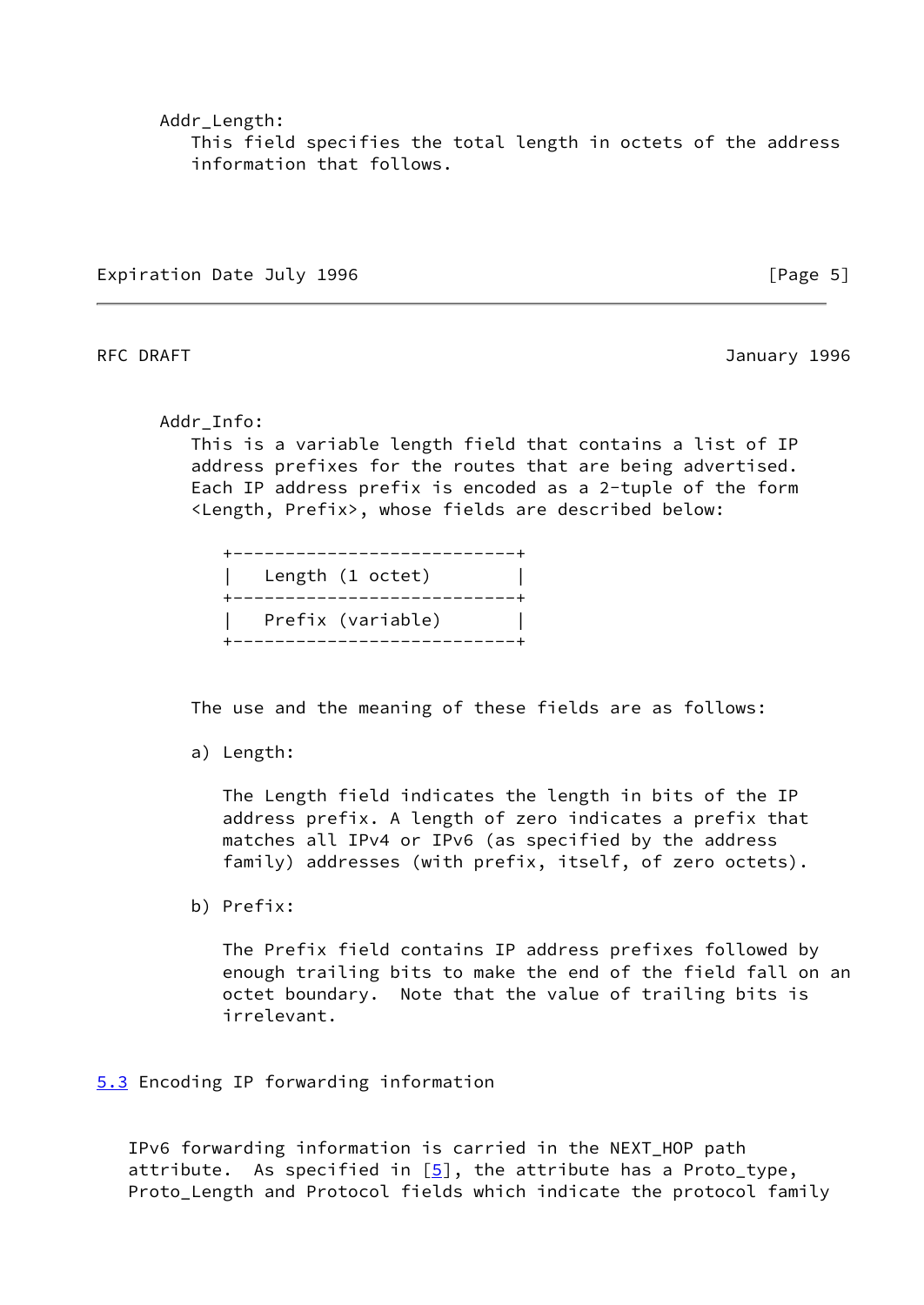for the address of the NEXT HOP (see section  $6.3.1.4$  of  $[5]$  $[5]$ ). This document replaces these three fields (Proto\_type, Proto\_Length, and Protocol) with a single field -- Address Family. This 2-octets field carries the identity of the protocol associated with the address information that follows. Presently defined values for this field are specified in [RFC1700](https://datatracker.ietf.org/doc/pdf/rfc1700). A conformant implementation of IDRP for IPv6 may ignore any address information indicating other than IPv6 Address Family. A conformant implementation of IDRP for IPv4 may ignore any address information other than the IPv4 Address Family.

 An implementation of IDRP for IPv4 or IPv6 shall have the following values in the NEXT\_HOP field:

 IPv6: Length of NET: 16 NET of Next Hop: an IPv6 unicast address

Expiration Date July 1996 **and Server Contracts** [Page 6]

RFC DRAFT 3996

SNPA information: as appropriate for the subnetwork type in use

IPv4:

Length of NET: 4

NET of Next Hop: an IPv4 unicast address

SNPA information: as appropriate for the subnetwork type in use

 All other fields of the NEXT\_HOP attribute remains as specified in [\[5](#page-22-0)].

<span id="page-7-0"></span>[5.4](#page-7-0) Modification to the existing path attributes

 To facilitate operations, IDRP for IPv6 modifies the following path attributes:

 LOCAL\_PREF field in the ROUTE\_SEPARATOR attribute (see section 6.3.1.1) is changed from 1 octet to 4 octets. The ROUTE-ID field in the ROUTE\_SEPARATOR attribute is eliminated. As a result the length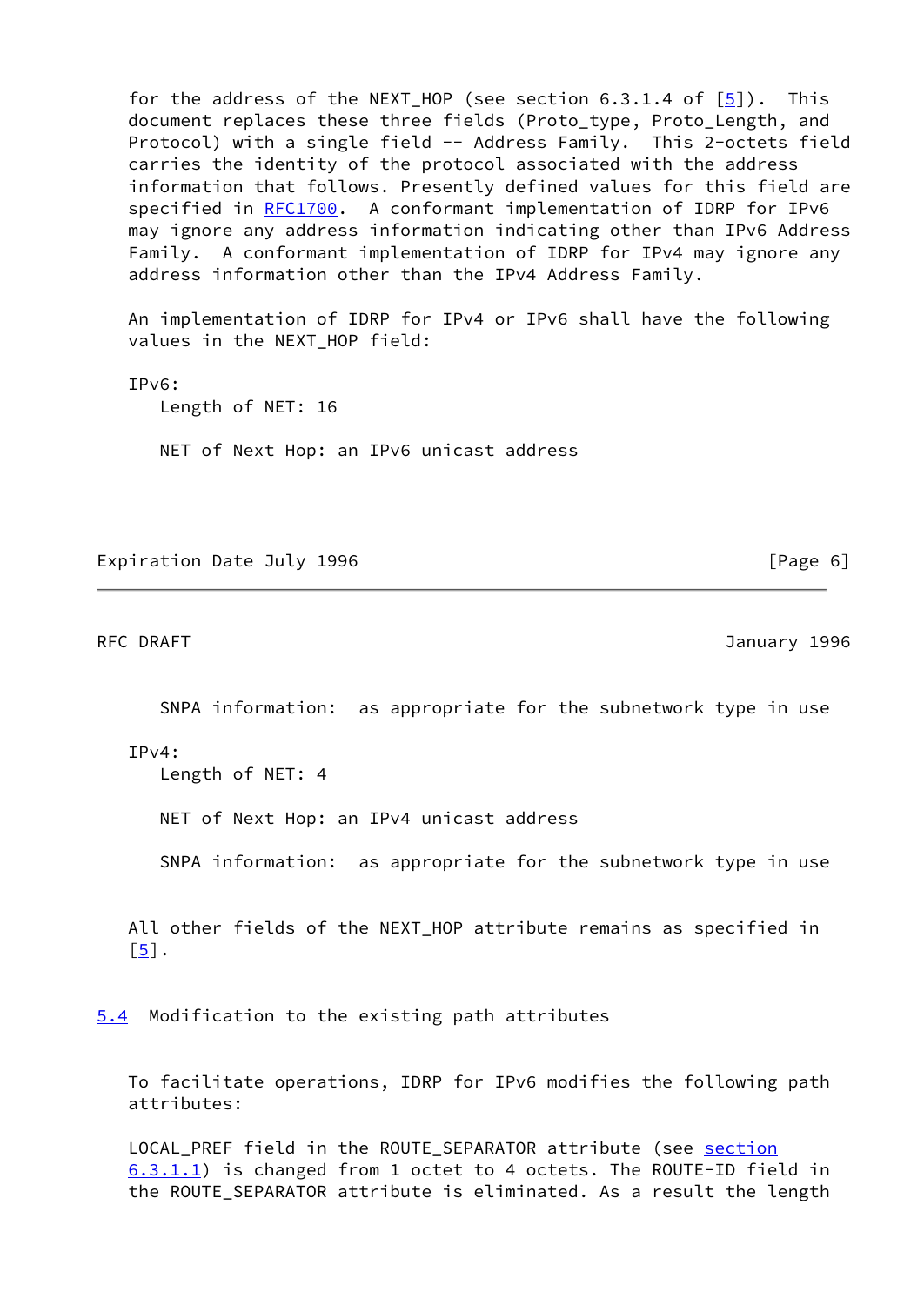of the ROUTE SEPARATOR attribute is changed from 5 to 4 octets. The length of the MULTI\_EXIT\_DISCRIMINATOR attribute is changed from 1 octet to 4 octets.

 Semantics, as well as handling of the modified attributes is left intact.

<span id="page-8-0"></span>[5.5](#page-8-0) New path attributes

IDRP for IPv6 defines the following new attribute:

AGGREGATOR (Type Code 17):

 AGGREGATOR is an optional transitive attribute of length 32. The attribute contains the last RDI that formed the aggregate route (encoded as 16 octets), followed by the IP address of the BIS that formed the aggregate route (encoded as 16 octets, IPv4 addresses are prefixed with 12 octets of zeros). The BIS that formed the aggregate route may decline to encode its address and instead insert a value of all zeros into that field.

 The attribute may be included in routes which are formed by route aggregation. A BIS that performs the aggregation may add the AGGREGATOR attribute which shall contain BIS's own RDI and IPv6 address.

ATOMIC\_AGGREGATE (Type Code 18):

Expiration Date July 1996 **Expiration** Date July 1996

RFC DRAFT 3996

 ATOMIC\_AGGREGATE is a well-known discretionary attribute of length 0. It is used by a BIS to inform other BISs that the local system selected for advertisement a less specific route without selecting a more specific route which is included in it.

 If a BIS, when presented with a set of overlapping routes from one of its peers, selects the less specific route without selecting the more specific one, then the local system shall attach the ATOMIC\_AGGREGATE attribute to the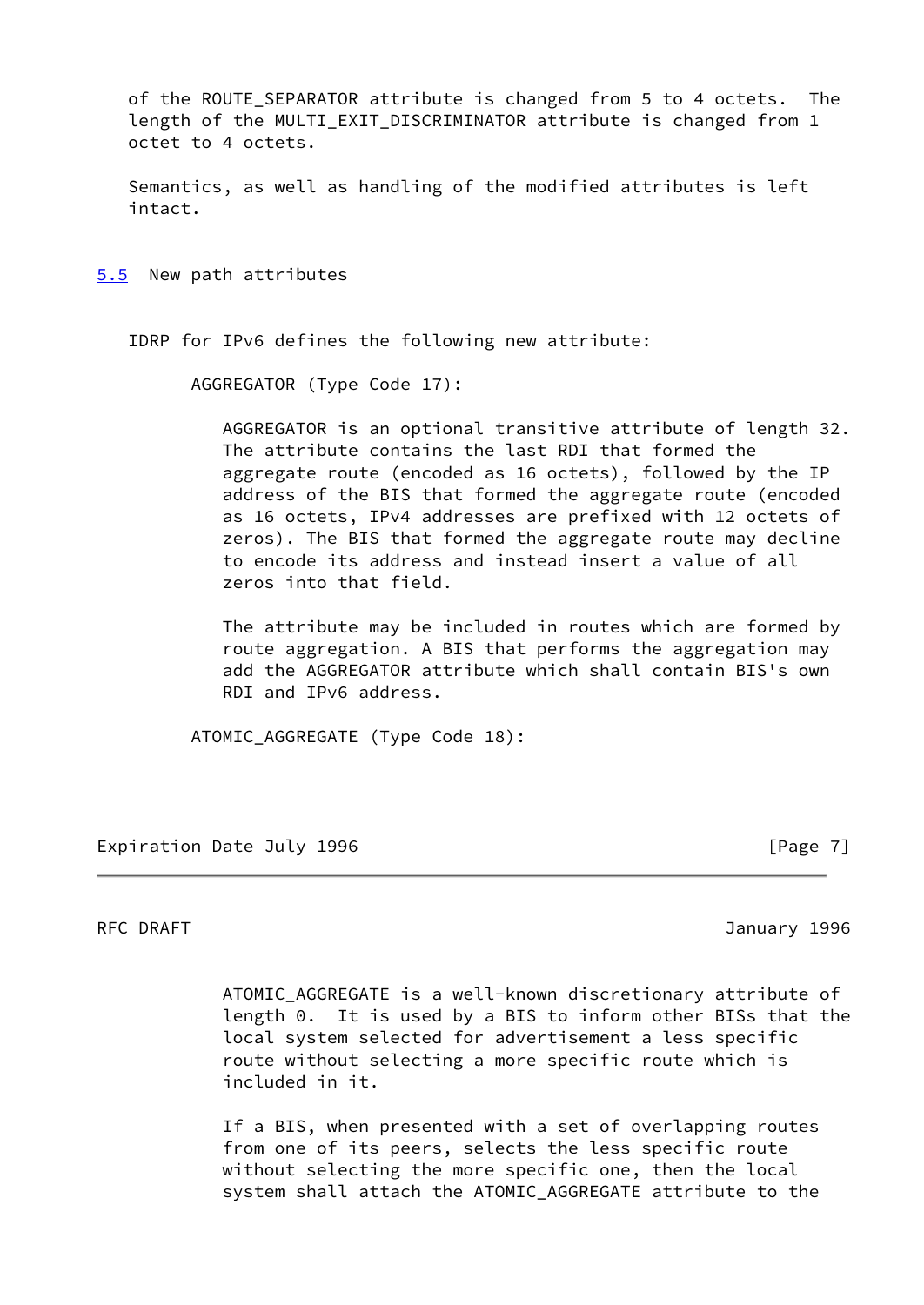route when propagating it to other BISs (if that attribute is not already present in the received less specific route). A BIS that receives a route with the ATOMIC AGGREGATE attribute shall not remove the attribute from the route when propagating it to other BISs. A BIS that receives a route with the ATOMIC AGGREGATE attribute shall not make any NLRI of that route more specific when advertising this route to other BISs. A BIS that receives a route with the ATOMIC\_AGGREGATE attribute needs to be cognizant of the fact that the actual path to destinations, as specified in the NLRI of the route, while having the loop-free property, may traverse domains/confederations that are not listed in the RD\_PATH attribute.

<span id="page-9-0"></span>[5.6](#page-9-0) Modifications to tie-breaking procedures for phase 2

 This section supersedes the material in section 7.16.2.1 and 7.16.1.1 of  $\lceil 5 \rceil$ .

 In its Adj-RIBs-In a BIS may have several routes to the same destination that have the same degree of preference. The local BIS can select only one of these routes for inclusion in the associated Loc-RIB. The local BIS considers all equally preferable routes, both those received from BISs located in adjacent RDs, and those received from other BISs located in the local BIS's own RD.

Ties shall be broken according to the following algorithm:

 a) If the local BIS is configured to take into account MULTI\_EXIT\_DISC, and the candidate routes differ in their MULTI\_EXIT\_DISC attribute, select the route that has the lowest value of the MULTI\_EXIT\_DISC attribute. If the local BIS is configured to take into account MULTI\_EXIT\_DISC, but that attribute is not present, a locally defined "default" MULTI\_EXIT\_DISC may be assumed as a basis for performing tie breaking.

 b) Otherwise, if the local BIS can ascertain the cost of a path to the entity depicted by the NEXT\_HOP attribute of the candidate route, select the route with the lowest cost (interior distance) to the entity depicted by the NEXT\_HOP attribute of the route. If there are several routes with the same cost, then the tie-breaking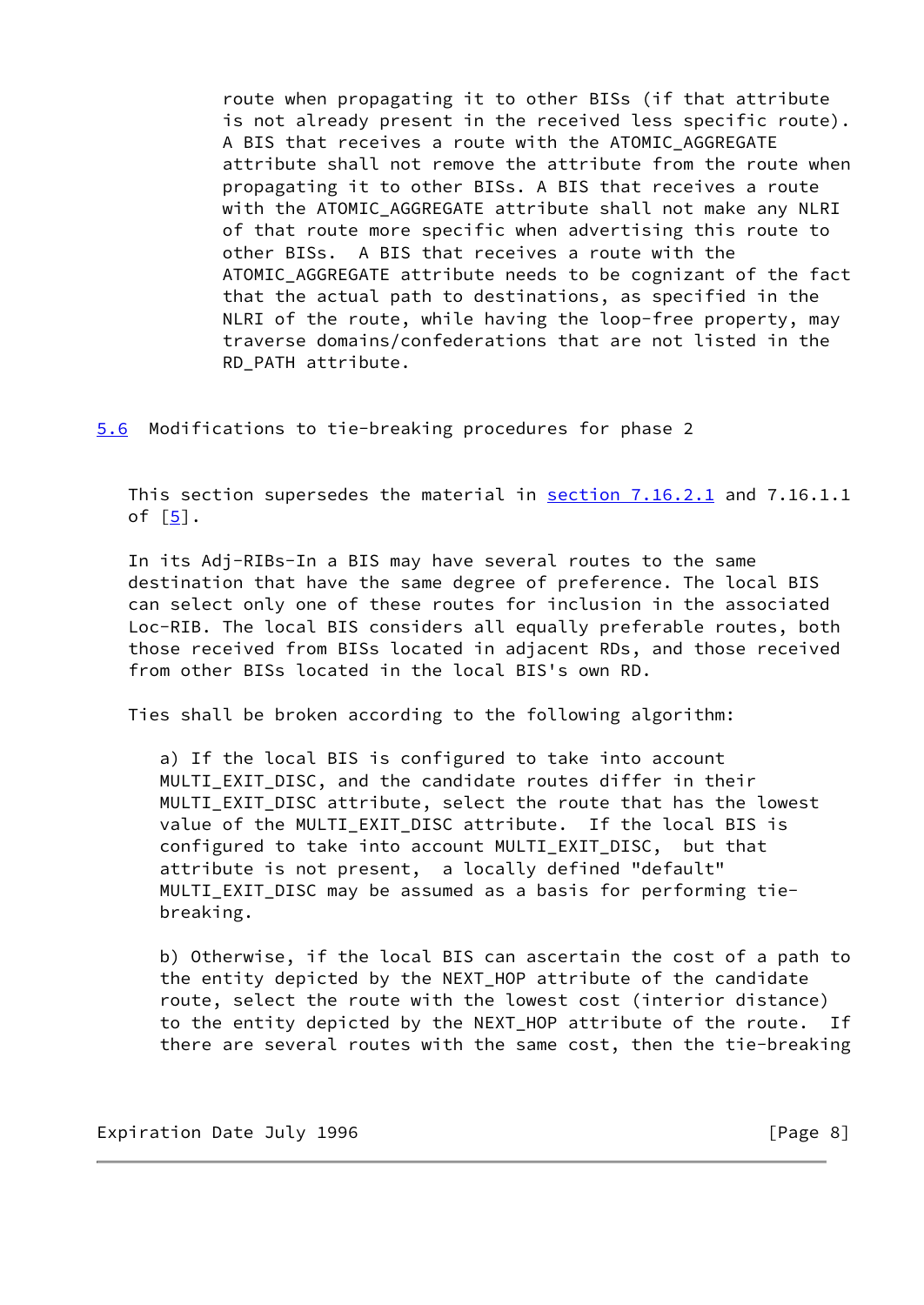shall be broken as follows:

 - if at least one of the candidate routes was advertised by the BIS in an adjacent RD, select the route that was advertised by the BIS in an adjacent RD whose address has the lowest value among all other BIS in adjacent RDs;

 - otherwise, select the route that was advertised by the BIS whose address has the lowest value.

<span id="page-10-0"></span>[5.7](#page-10-0) Modifications to handling Hold Time

 Upon receipt of an OPEN BISPDU, a BIS must calculate the value of the Hold Timer by using the smaller of its configured Hold Time and the Hold Time received in the OPEN BISPDU.

 IDRP for IPv6 requires the value of the Hold Time field carried in the OPEN BISPDU to be either zero or at least 3 seconds. An implementation must reject Hold Time values of one or two seconds. An implementation may reject any proposed Hold Time. An implementation which accepts a Hold Time must use the negotiated value for the Hold Time. If the negotiated Hold Time interval is zero, then periodic KEEPALIVE messages shall not be sent.

 In addition to the OPEN PDU error handling procedures specified in section 7.20.2 of  $\boxed{5}$  this document specifies that if the Hold Time field of the OPEN message is unacceptable, then the Error Subcode shall be set to Unacceptable Hold Time.

<span id="page-10-1"></span>[5.8](#page-10-1) Determining the forwarding address (Next Hop)

 Next hop forwarding information information associated with a particular route shall be derived from the NEXT\_HOP attribute in the UPDATE BISPDU that carries the route. If that attribute is not present, the next hop (forwarding address) shall be derived from the source IPv6 address of the IPv6 packet that carries the UPDATE BISPDU containing the route.

 In addition to the procedures for handling the NEXT\_HOP attribute specified in section 7.12.4 of  $[5]$  $[5]$ , IDRP for IPv4 and IPv6 specifies the following:

A BIS must never advertise an address of a peer to that peer as a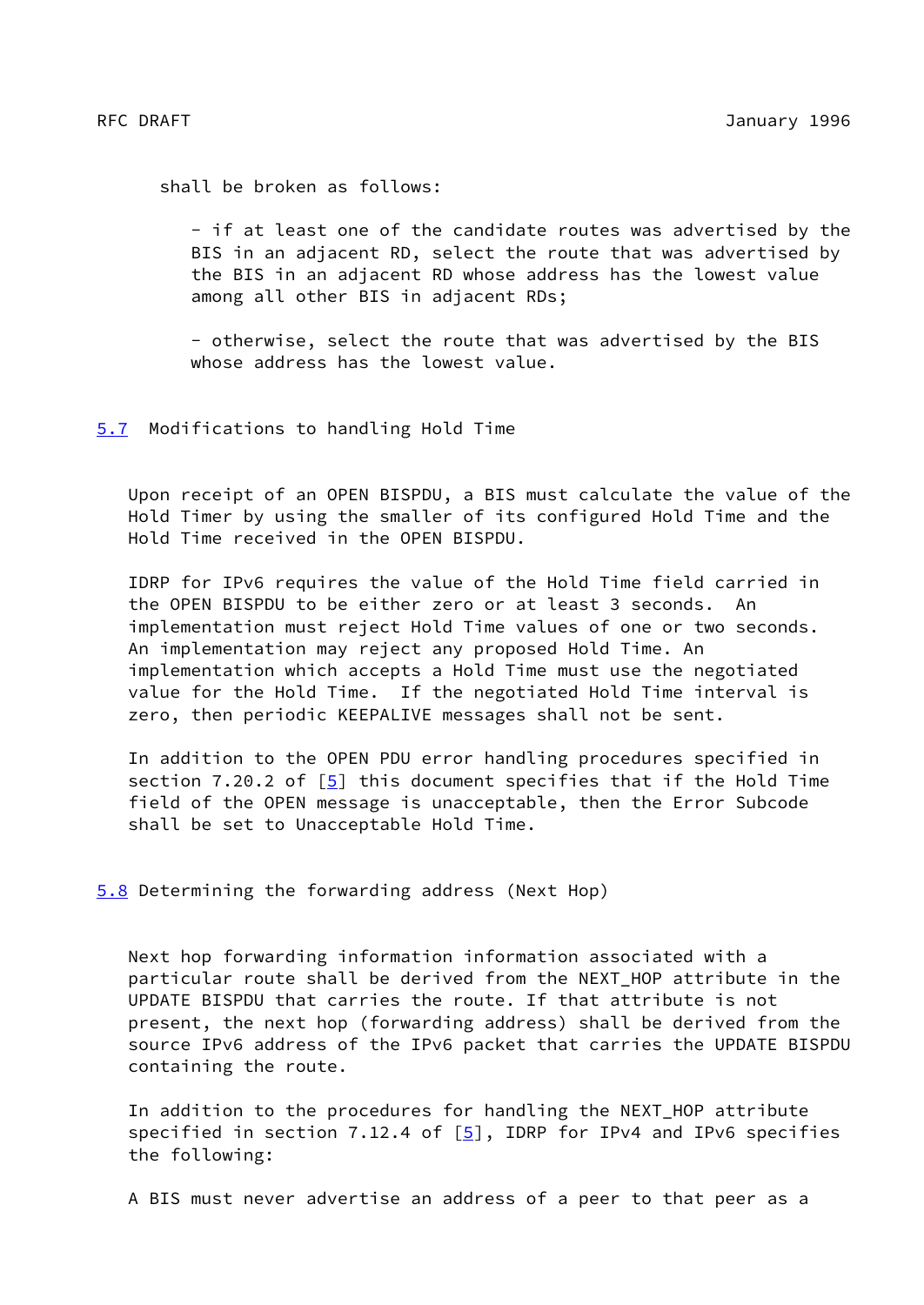NEXT HOP, for a route that the speaker is originating. A BIS must never install a route with itself as the next hop. When a BIS advertises the route to a BIS located in its own domain, the advertising BIS should not modify the NEXT\_HOP attribute associated with the route. When a BIS receives the route from an internal neighbor BIS, it may use the NEXT\_HOP address as the forwarding address, provided that the address is on a common subnet with the

Expiration Date July 1996 **by the Contract of Contract Contract Contract Contract Contract Contract Contract Contract Contract Contract Contract Contract Contract Contract Contract Contract Contract Contract Contract Contr** 

RFC DRAFT 3996

local BIS.

<span id="page-11-0"></span>[5.9](#page-11-0) Modifications to the UPDATE PDU

 This document specifies that NLRI of a route, rather than the Route- ID of the route, shall be used to withdraw a previously advertised route from service.

 The Withdrawn Routes field in the UPDATE PDU is specified as a variable length field that contains a list of NLRIs (rather than the list of Route-IDs) for the routes that are being withdrawn from service. Each NLRI is encoded as specified in **Section 5.2** of this document. An UPDATE PDU can list multiple routes to be withdrawn from service. Each such route is identified by its NLRI, which unambiguously identifies the route in the context of the BIS-BIS connection in which it had been previously been advertised.

 Eliminating Route-ID is also reflected in the encoding of the ROUTE\_SEPARATOR attribute (see [Section 5.4](#page-7-0) of this document).

<span id="page-11-1"></span>[5.10](#page-11-1) Modifications to the OPEN PDU

 Since IDRP for IPv6 doesn't support any Distinguishing Attrbutes, the RIB-AttsSet field is eliminated from the OPEN PDU. (PST--bring back DA's?)

 The last two fields of the OPEN PDU message, Authentication Code and Authentication Data, are replaced with the following two fields:

Optional Parameters Length: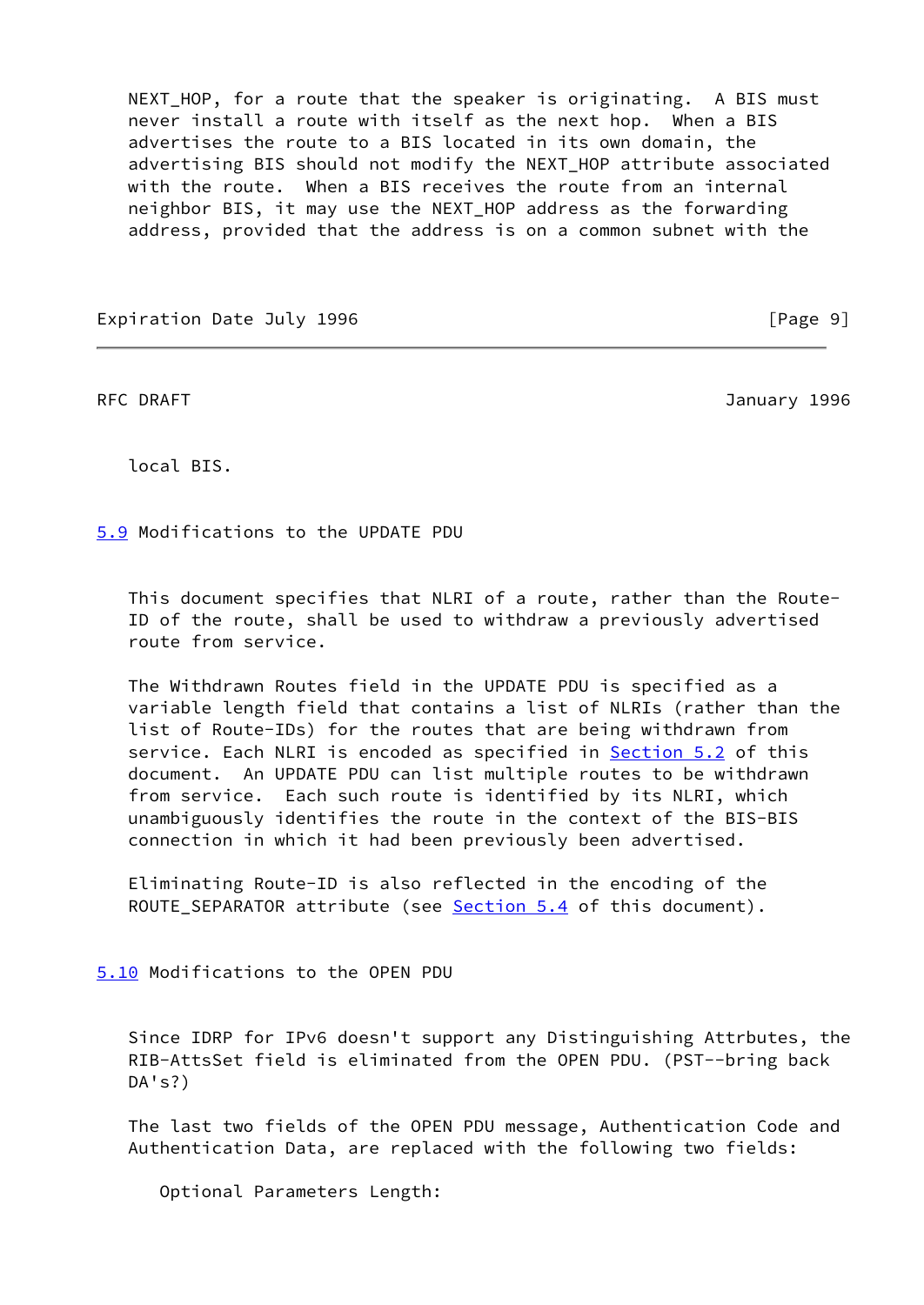This 2-octet unsigned integer indicates the total length of the Optional Parameters following this field in octets. If the value of this field i s zero, no Optional Parameters are present. Optional Parameters: This field may contain a list of optional parameters, where each parameter is encoded as a <Parameter Flags, Parameter Type, Parameter Length, Parameter Value> vector. 0 1 2 0 1 2 3 4 5 6 7 8 9 0 1 2 3 4 5 6 7 8 9 0 1 2 3 4 +-+-+-+-+-+-+-+-+-+-+-+-+-+-+-+-+-+-+-+-+-+-+-+-+-... | Parm Flags | Parm. Type | Parm. Length | Parameter Value +-+-+-+-+-+-+-+-+-+-+-+-+-+-+-+-+-+-+-+-+-+-+-+-+-...

(PST: grab BGP/4 flags text and talk to yakov about making

Expiration Date July 1996 **by the Contract Contract Contract Contract Contract Contract Contract Contract Contract** 

RFC DRAFT 3996

 length extensible just like attribute length in BGP)

 Parameter Flags is a one octet field that (PST: grab text from  $BGP-4)$ 

 Parameter Type is a one octet field that unambiguously identifies individual parameters. Parameter Length is a one octet field that contains the length of the Parameter Value field in octets. Parameter Value is a variable length field that is interpreted according to the value of the Parameter Type field.

This document defines the following Optional Parameters:

a) Authentication Information (Parameter Type 1):

 This optional parameter may be used to authenticate a BIS peer. The Parameter Value field contains a 1-octet Authentication Code followed by a variable length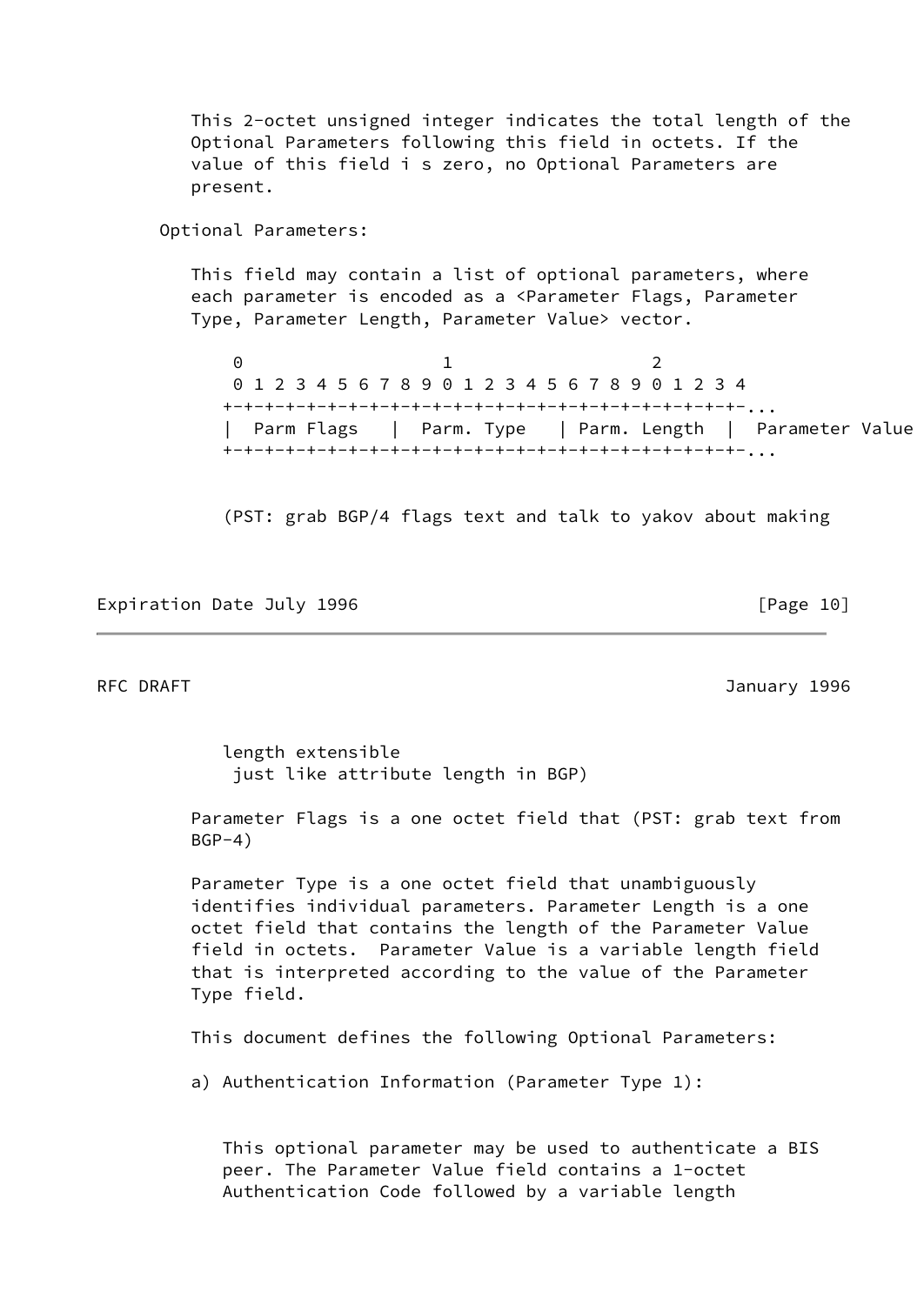Authentication Data.

 0 1 2 3 4 5 6 7 8 +-+-+-+-+-+-+-+-+ | Auth. Code | +-+-+-+-+-+-+-+-+-+-+-+-+-+-+-+-+-+-+-+-+-+-+-+-+-+-+-+ | Authentication Data (variable) | +-+-+-+-+-+-+-+-+-+-+-+-+-+-+-+-+-+-+-+-+-+-+-+-+-+-+-+

 The syntax and semantics of these two field is left unchanged (as specified in section 6.2 of  $[5]$  $[5]$ ).

 Absence of any Authentication Information in an OPEN PDU shall be treated as if the PDU carries Authentication Information with Authentication Type 1 (see section 7.1.1 of  $[5]$  $[5]$ ).

 In addition to the OPEN PDU error handling procedures specified in section 7.20.2 of  $\lceil 5 \rceil$  this document specifies that if one of the Optional Parameters in the OPEN message is not recognized, then the Error Subcode is set to Unsupported Optional Parameters.

<span id="page-13-0"></span>[5.11](#page-13-0) Modifications to the RIB REFRESH PDU

This sections supersedes the material in section 6.7 of  $[5]$  $[5]$ .

 The RIB REFRESH PDU is used to allow a BIS to send a refresh of the routeing information in an Adj-RIB-Out to a neighbor BIS, or to solicit a neighbor BIS to send a refresh of its Adj-RIB-Out to the local BIS. The RIB REFRESH PDU contains a fixed header and also the additional fields shown below:

Expiration Date July 1996 **Expiration** Date July 1996

RFC DRAFT 3996

| Fixed Header                        |  |
|-------------------------------------|--|
| OpCode (1 octet)                    |  |
| Optional Parameter Length (1 octet) |  |
| Optional Parameters (variable)      |  |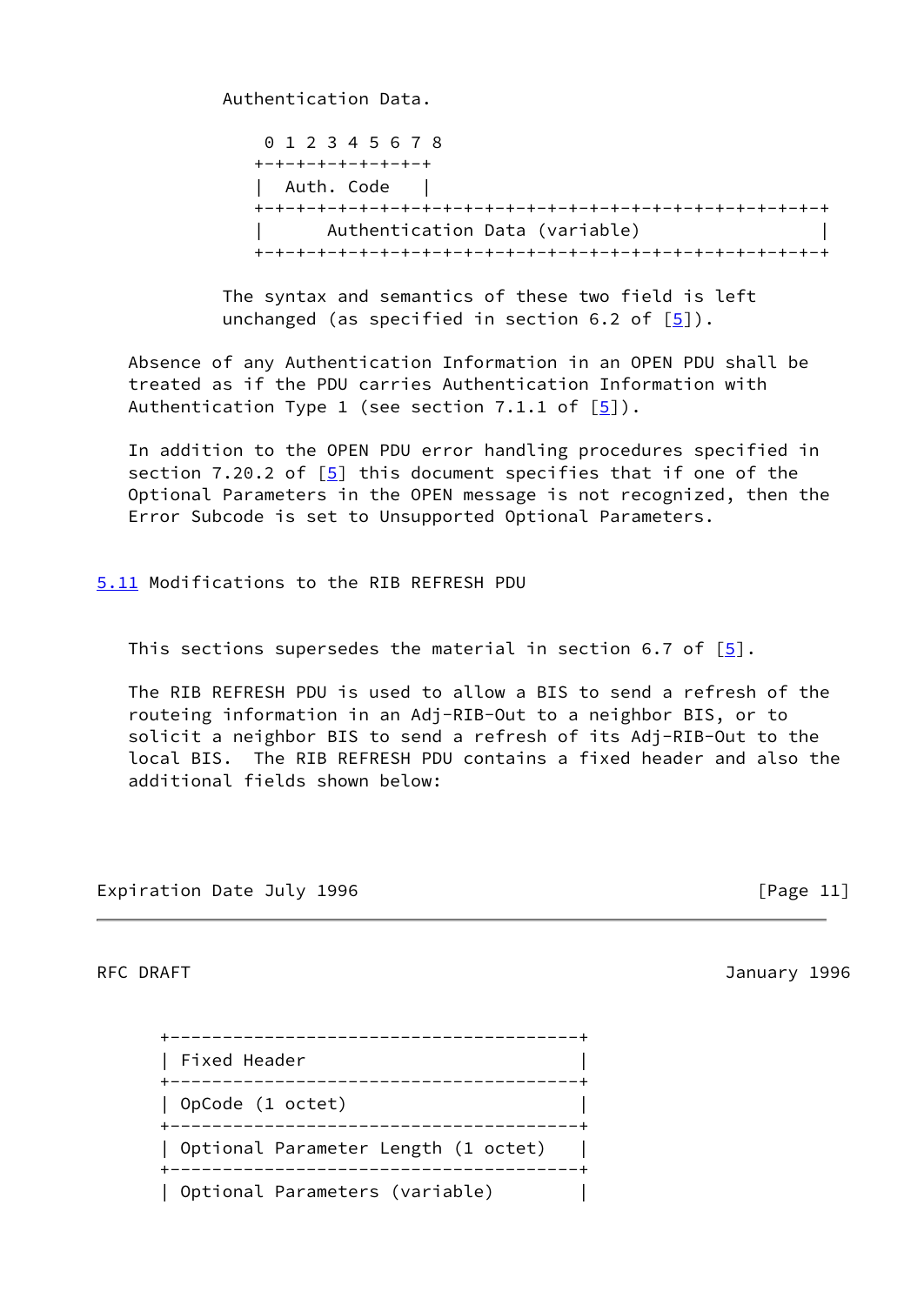+---------------------------------------+

The use and meaning of these fields is as follows:

There are three OpCode values defined:

| Code | Operation           |
|------|---------------------|
|      | RIB Refresh Request |
|      | RIB Refresh Start   |
|      | RIB Refresh End     |

Optional Parameters Length:

 This 1-octet unsigned integer indicates the total length of the Optional Parameters field in octets. If the value of this field is zero, no Optional Parameters are present.

Optional Parameters:

 This field may contain a list of optional parameters, where each parameter is encoded as a <Parameter Type, Parameter Length, Parameter Value> triplet.

 0 1 0 1 2 3 4 5 6 7 8 9 0 1 2 3 4 5 +-+-+-+-+-+-+-+-+-+-+-+-+-+-+-+-+-+-+-+-... | Parm. Type | Parm. Length | Parameter Value (variable) +-+-+-+-+-+-+-+-+-+-+-+-+-+-+-+-+-+-+-+-...

> Parameter Type is a one octet field that unambiguously identifies individual parameters. Parameter Length is a one octet field that contains the length of the Parameter Value field in octets. Parameter Value is a variable length field that is interpreted according to the value of the Parameter Type field.

When a BIS receives a RIB REFRESH PDU that contains one or more Optional Parameters, and the BIS doesn't support or does't recognize at least one of the parameters, the BIS processes the PDU as if it wouldn't have any Optional Parameters. This document doesn't specify any Optional Parameters.

Expiration Date July 1996 **Expiration** Date July 1996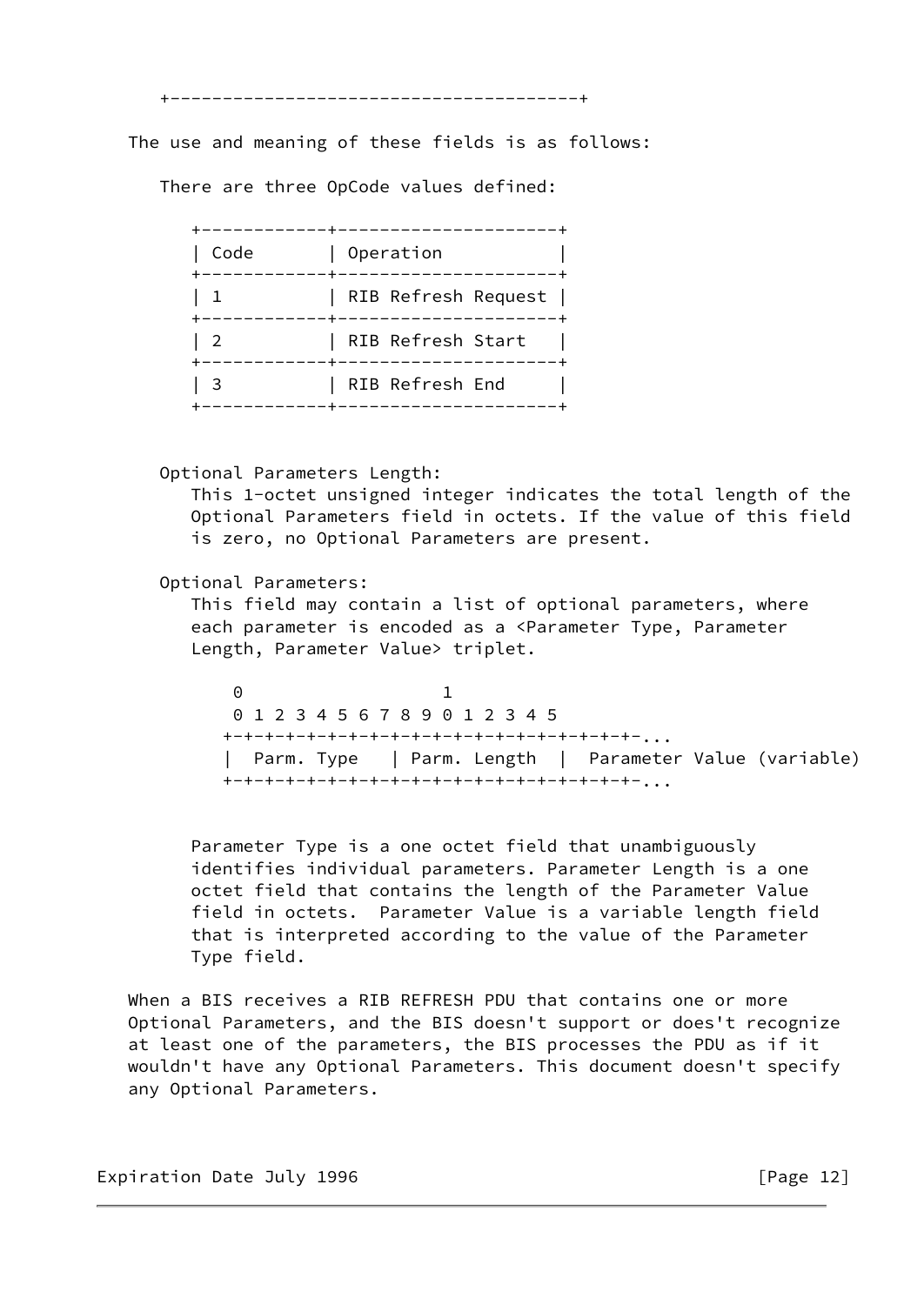Usage of RIB REFRESH PDU is defined in 7.10.3 of  $[5]$ .

<span id="page-15-0"></span>[5.12](#page-15-0) Additional Error Subcodes

In addition to the Error subcodes defined in section 5.4 of  $[5]$  $[5]$ , this document defines the following OPEN PDU Error subcodes:

8 - Unacceptable Hold Time (see [Section 5.7](#page-10-0) of this document)

9 - Unsupported Optional Parameter (see [Section 5.12](#page-15-0) of this document)

<span id="page-15-1"></span>[6](#page-15-1) Naming and addressing conventions

This section supersedes the material of sections  $5.10$ ,  $5.11$  and  $7.1$ of  $[5]$  $[5]$ .

 IDRP for IPv4 and IPv6 does not assume or require any particular structure for IP addresses. That is, as long as the domain administrator assigns addresses that are consistent with the deployment constraints of [section 7](#page-16-1) of this document, the protocol will operate correctly.

 IP address prefixes provide a compact way for identifying groups of systems that reside in a given domain or confederation. A prefix may have a length that is either smaller than, or the same size as the IP address (an IPv4 or IPv6 address is a special case of an address prefix). The length of an encoded prefix is specified in bits.

 Each routing domain and routing domain confederation whose BIS(s) implement IDRP for IPv4 and IPv6 shall have an unambiguous routing domain identifier (RDI), which is an IPv4 or IPv6 address prefix. In the case of IPv4 address prefixes, the prefix value shall be prepended with 12 octets of zeros.

 An RDI is assigned statically and does not change based on the operational status of a routing domain. An RDI identifies routing domain or confederation uniquely, but does not necessarily convey any information about policies or identities of its members.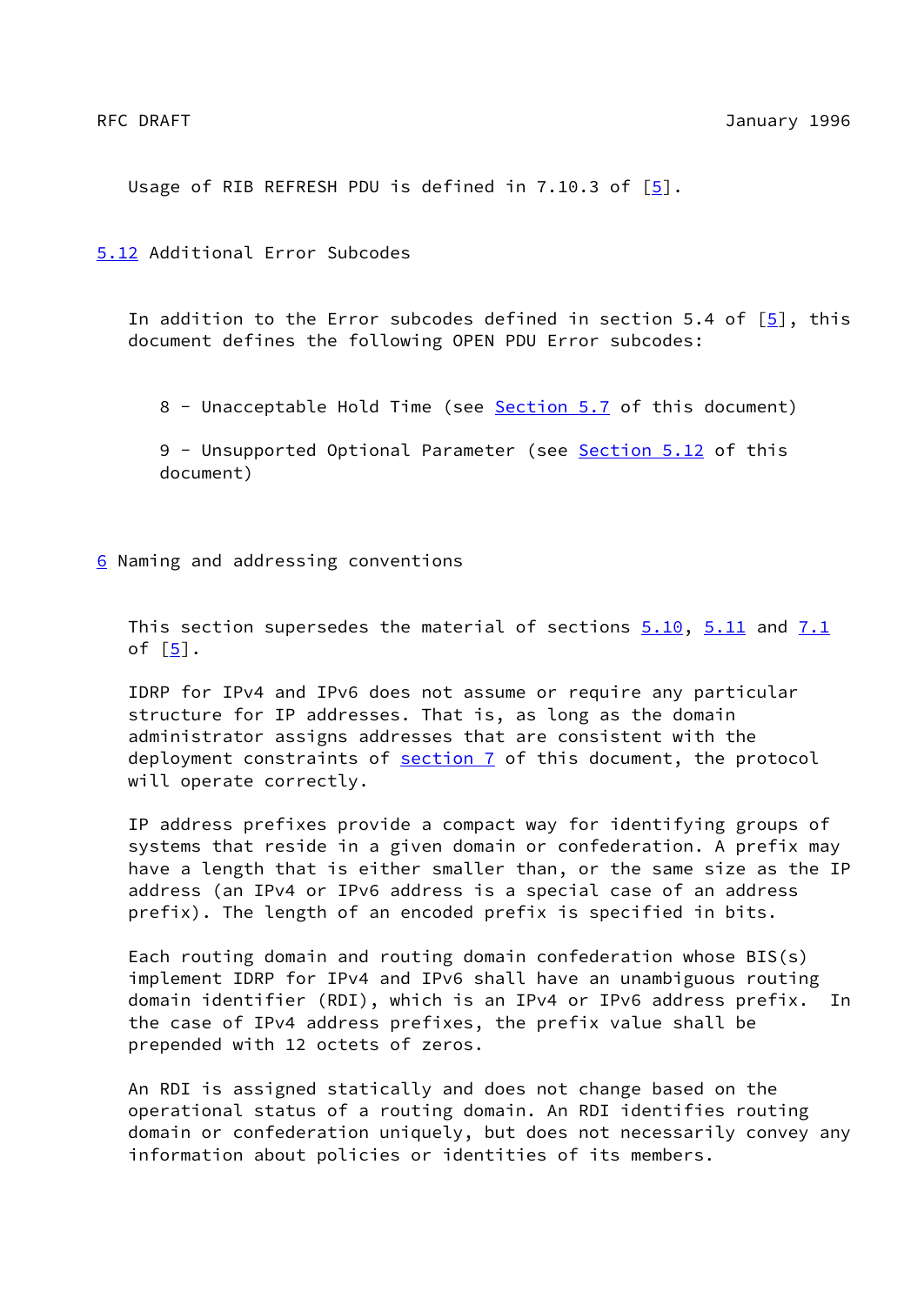# <span id="page-16-1"></span>[7](#page-16-1) Deployment guidelines

This section supersedes the material in section 7.2 of  $[5]$  $[5]$ .

 Hosts and routers may use any IP unicast addresses, provided that these addresses are globally unambiguous. However correct and

Expiration Date July 1996 **Expiration** Date July 1996

RFC DRAFT 3996

 efficient operation of this protocol can only be guaranteed if the address assignment reflects the actual topology -- addresses are topologically significant. One possible architecture for IPv6 address assignment that satisfies this requirement is described in  $[12]$  $[12]$ .

<span id="page-16-0"></span>[8](#page-16-0) Domain Configuration Information

 Correct Operation of IDRP described in [[5\]](#page-22-0) assumes that a minimum amount of information is available to both the inter-domain and intra-domain routing protocols. This information is static in nature, and is not expected to change frequently. This document assumes that this information is supplied via IDRP MIB. While the following in phrased in terms of MIB, this document allows alternative mechanisms (e.g. configuration files) as well.

 The information required by a BIS that implements the IDRP for IPv4 and IPv6 protocol is:

Location and identity of adjacent Intra-Domain routers:

 The MIB table IntraIS lists the IP addresses of the routers to which the local BIS may deliver an inbound NPDU whose destination lies within the BIS's routing domain. These routers listed in the IntraIS table support the intra-domain routing protocol of this domain, and share at least one common subnet with the BIS.

 In particular, if the local BIS participates in both the inter domain routing protocol (IDRP) and the intra-domain routing protocol, then the IP address of the local BIS will be listed in the IntraIS table.

Location and identity of BISs in the BIS's domain: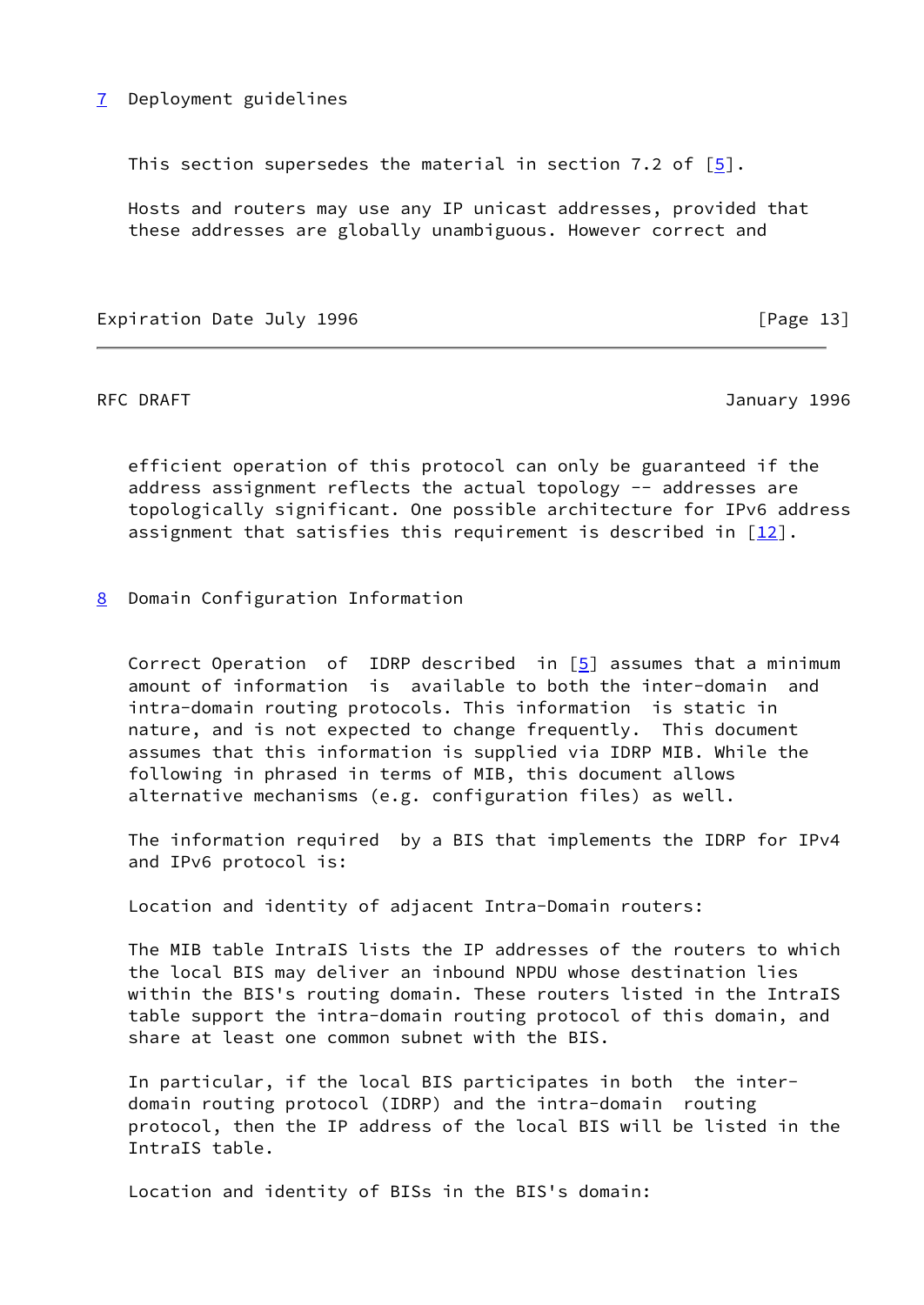This information permits a BIS to identify all other BISs located within its routing domain. This information is contained in the MIB table InternalBIS, which contains a set of IPv6 addresses which identify the BISs in the domain.

Location and identity of BISs in adjacent domains:

 Each BIS needs information to identify the IP address of each BIS located in an adjacent RD and reachable via a single subnetwork hop. This information is contained in the IDRP MIB table externalBISNeighbor, which is a table of IPv6 addresses.

IP network address information for all systems in the routing domain:

 This information is used by the BIS to construct its network layer reachability information. This information is contained in the MIB table internalSystems, which lists NLRI (expressed as address prefixes) of the systems within the routing domain.

## Expiration Date July 1996 **Expiration** [Page 14]

RFC DRAFT 3996

Local RDI:

 This information is contained in managed object localRDI; it is the RDI of the routing domain in which the BIS is located.

RDC-Config:

 This information identifies all the routing domain confederations (RDCs) to which the RD of the local BIS belongs, and it describes the nesting relationships that are in force between them. It is contained in the MIB table rdcConfig.

 Note that since a domain is not required to belong to a confederation this information is optional and needs to be present only at BISs of the domains that are part of one or more of RDCs.

<span id="page-17-0"></span>[9](#page-17-0) Multiple IDRP sessions between the same pair of routers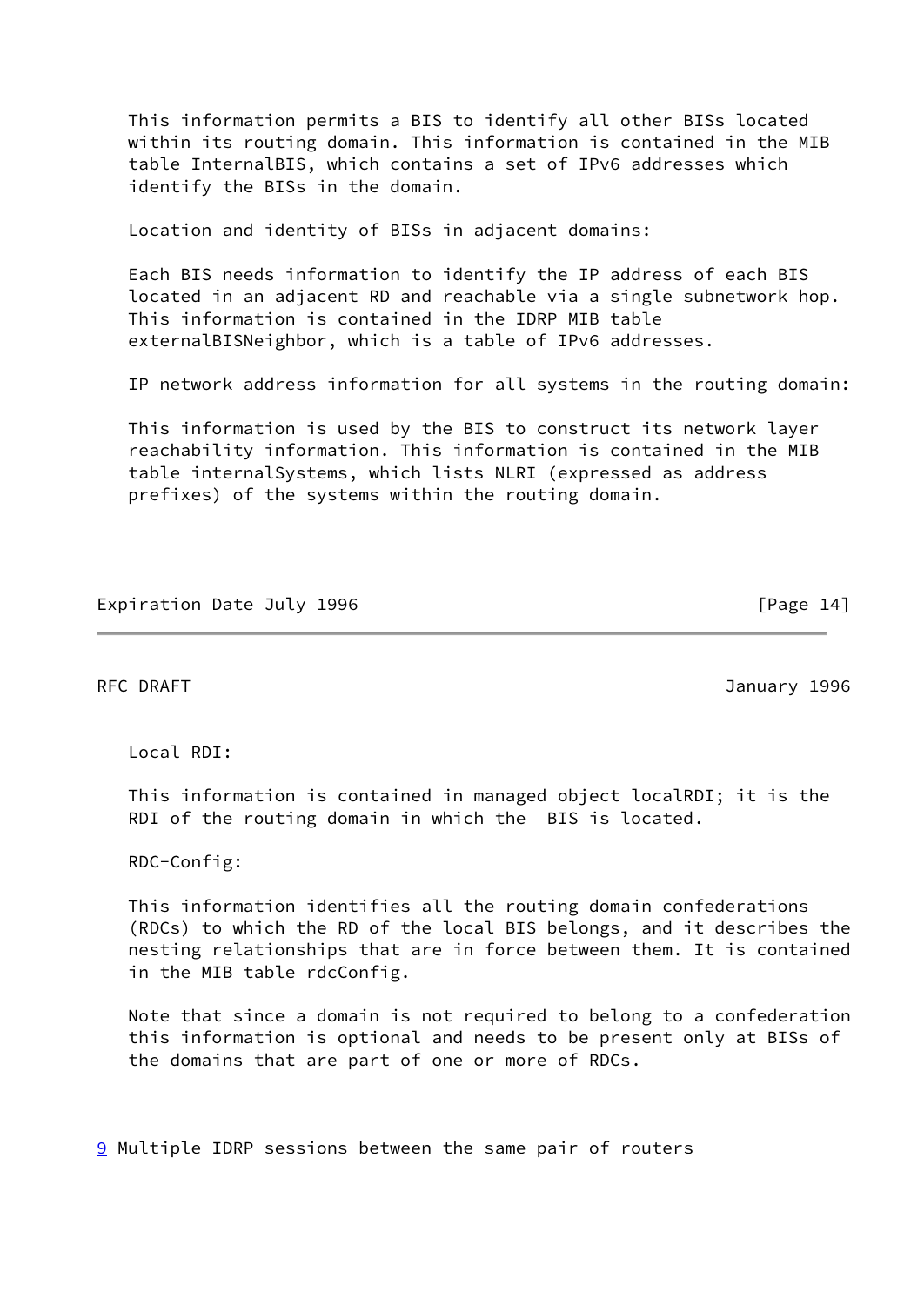An IP router may have multiple IP addresses, one for each interface. In contrast, an OSI Intermediate System has only one Network Entity Title (network address). An OSI BIS thus may not have multiple IDRP sessions with another BIS, since the NET is unique and there is no mechanism for multiplexing sessions. However, an IP router may potentially have multiple IDRP sessions with another router, since each BIS may have multiple IP addresses, and one BIS may not be able to ascertain that those addresses correspond to the same BIS. Multiple IDRP sessions between BISs may not be efficient, but they are not illegal, nor do they impact the robustness of the IDRP for IP protocol; they will simply appear as multiple paths to the same neighboring domain. One possible way of avoiding multiple parallel IDRP sessions between a pair of BISs within a single domain is to bind all source addresses of outgoing BISPDUs to the IPv6 address of a particular interface (either physical or logical) of the BIS. Likewise, for a pair of BISs located in adjacent domains, binding the source addresses to a single address of an interface attached to a common subnetwork allows for the elimination of multiple parallel sessions.

<span id="page-18-0"></span>[10](#page-18-0) Required set of supported routing policies

 Policies are provided to IDRP in the form of configuration information. This information is not directly encoded in the protocol. Therefore, IDRP can provide support for very complex routing policies (an example of such policy is presented in Annex K of  $[5]$  $[5]$ ). However, it is not required that all IDRP implementations support such policies.

We are not attempting to standardize the routing policies that must be supported in every IDRP implementation; we strongly encourage all implementors to support the following set of routing policies:

Expiration Date July 1996 **Expiration** Date July 1996

RFC DRAFT 3996

 IDRP implementations should allow a domain to control announcements of IDRP-learned routes to adjacent domains. Implementations should also support such control with at least the granularity of a single address prefix. Implementations should also support such control with the granularity of a domain, where the domain may be either the domain that originated the route, or the domain that advertised the route to the local system (adjacent domain). Care must be taken when a BIS selects a new route that can't be announced to a particular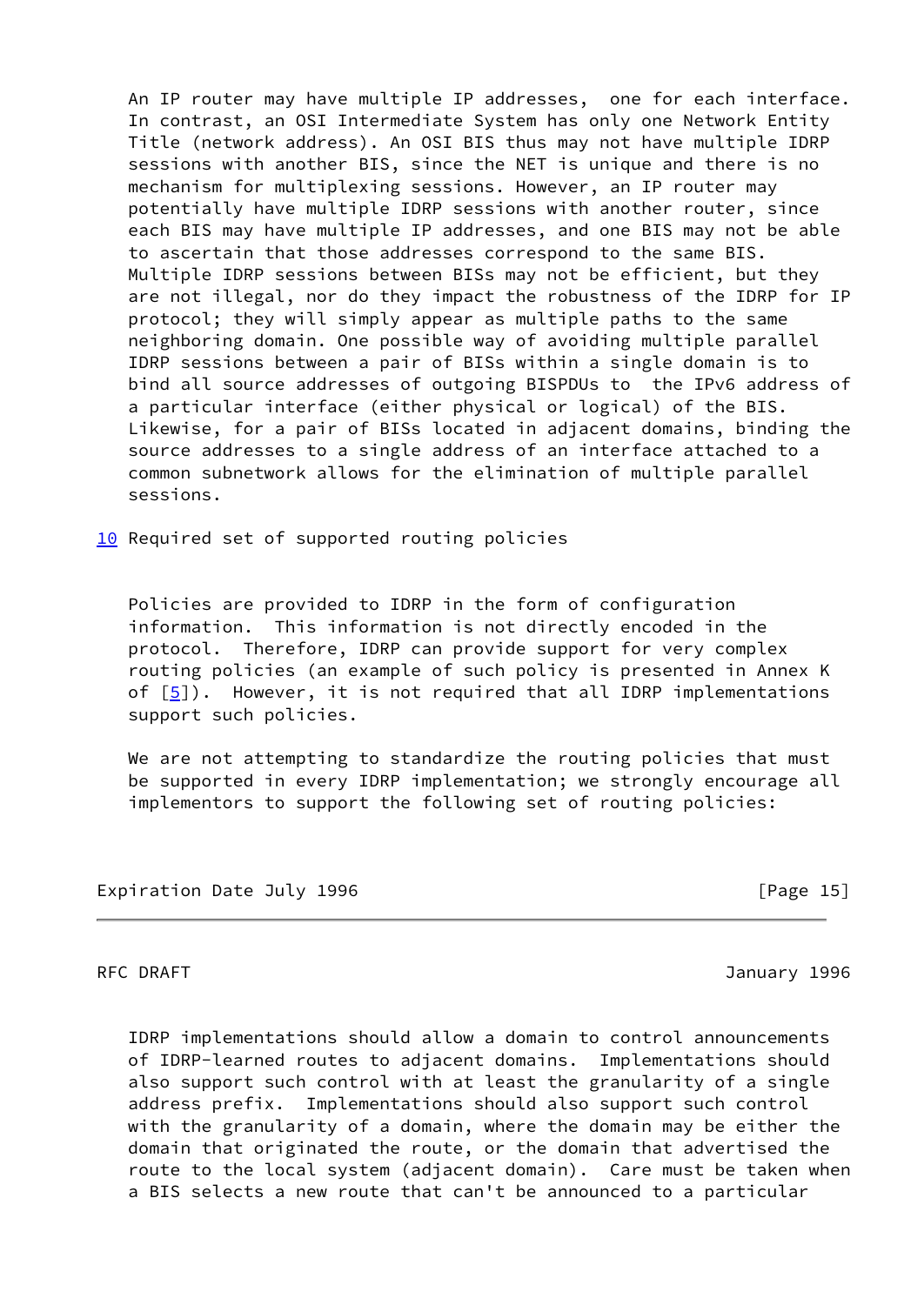external peer, while the previously selected route was announced to that peer. Specifically, the local system must explicitly indicate to the peer that the previous route is now infeasible. IDRP implementations should allow a domain to prefer a particular path to a destination (when more than one path is available). At the minimum an implementation shall support this functionality by allowing to administratively assign a degree of preference to a route based solely on the IP address of the neighbor the route is received from. The allowed range of the assigned degree of preference shall be between 0 and  $2^{\wedge}(31) - 1$ . IDRP implementations should allow a domain to ignore routes with certain domains in the RD\_PATH path attribute. Such function can be implemented by assigning "infinity" as "weights" for such domains. The route selection process must ignore routes that have "weight" equal to "infinity".

<span id="page-19-0"></span>[11](#page-19-0) Operations over Switched Virtual Circuits

 When using IDRP for IPv4 and IPv6 over Switched Virtual Circuit (SVC) subnetworks it may be desirable to minimize traffic generated by IDRP. Specifically, it may be desirable to eliminate traffic associated with periodic KEEPALIVE messages. IDRP for IPv4 and IPv6 includes a mechanism for operation over switched virtual circuit (SVC) services which avoids keeping SVCs permanently open and allows it to eliminates periodic sending of KEEPALIVE messages.

 This section describes how to operate without periodic KEEPALIVE messages to minimize SVC usage when using an intelligent SVC circuit manager. The proposed scheme may also be used on "permanent" circuits, which support a feature like link quality monitoring or echo request to determine the status of link connectivity.

 The mechanism described in this section is suitable only between the BISs that are directly connected over a common virtual circuit.

<span id="page-19-1"></span>[11.1](#page-19-1) Establishing an IDRP Connection

 The feature is selected by specifying zero Hold Time in the OPEN BISPDU.

<span id="page-19-2"></span>[11.2](#page-19-2) Circuit Manager Properties

The circuit manager must have sufficient functionality to be able to

Expiration Date July 1996 **Expiration** Date July 1996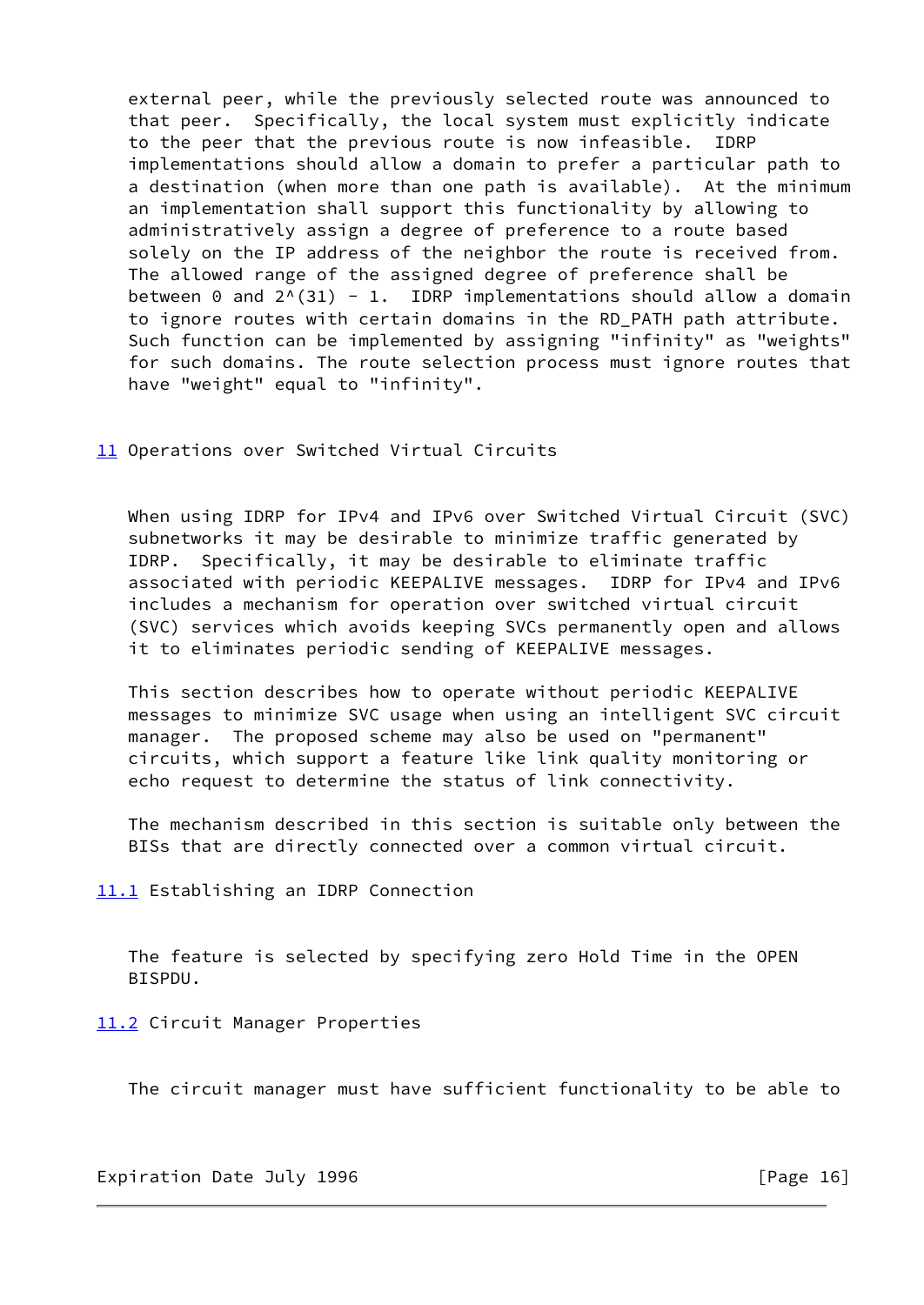compensate for the lack of periodic KEEPALIVE BISPDU:

 It must be able to determine link layer unreachability in a predictable finite period of a failure occurring. On determining unreachability it should: start a configurable dead timer (comparable to a typical Hold timer value). attempt to re-establish the Link Layer connection.

 If the dead timer expires it should: send a deactivate indication to IDRP FSM. If the connection is re-established it should: cancel the dead timer. transmit any queued BISPDUs.

<span id="page-20-0"></span>[11.3](#page-20-0) Combined Properties

 Some implementations may not be able to guarantee that the IDRP process and the circuit manager will operate as a single entity; i.e. they can have a separate existence when the other has been stopped or has crashed.

 If this is the case, a periodic two-way poll between the IDRP process and the circuit manager should be implemented. If the IDRP process discovers the circuit manager has gone away it should close all relevant BIS-BIS connections. If the circuit manager discovers the IDRP process has gone away it should close all its BIS-BIS connections associated with the IDRP process and reject any further incoming BIS-BIS connections.

<span id="page-20-1"></span>[12](#page-20-1) Modifications to the conformance clause

 To reflect the list of functions that shall not be implemented (see [section 4](#page-3-0) of this document) the following items in the IDRP conformance clause (section 12.1 of  $[5]$  $[5]$ ) shall not be implemented:

 clause (d): Transit Delay, Residual Error, Expense, clause (m) clause (r) clause (s) clause (t)

<span id="page-20-2"></span>[13](#page-20-2) Modifications to PICS

 The PICS (Protocol Implementation Conformance Statement) provides a convenient and concise mechanism to define which function need and need not be implemented for IDRP for IPv4 and IPv6. All references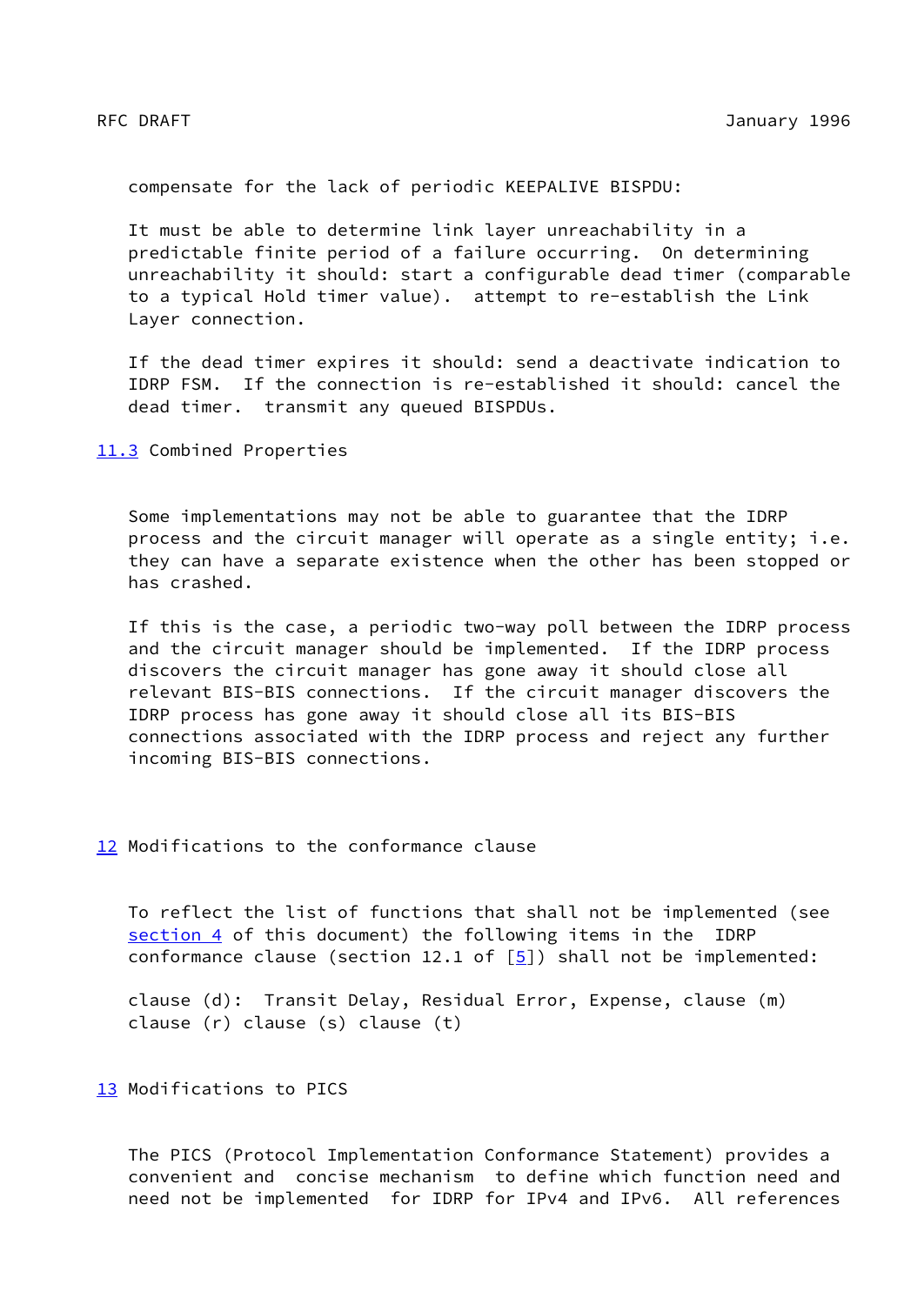in this section are with respect to  $\lceil 5 \rceil$ .

 All items with PICS Status as Optional need not be implemented in IDRP for IPv4 and IPv6. In addition, IDRP for IPv4 and IPv6 should not support the following items (even if some of the items are listed as Mandatory):

Expiration Date July 1996 **Expiration** Date July 1996

RFC DRAFT 3996

 Table A.4.3: MGT Table A.4.5: **INCONS**  Table A.4.8: PSRCRT, DATTS, MATCH Table A.4.11: TDLY, RERR, EXP, LQOSG, SECG, PRTY Table A.4.12: TDLYP, RERRP, EXPP, LQOSP, SECP, PRTYP Table A.4.13: TDLYR, RERRR, EXPR, LQOSR, SECR, PRTYR

 Implementation of all other items with Optional Status not listed in the previous paragraph is optional.

<span id="page-21-0"></span>[14](#page-21-0) Navigating through IDRP

Here is the list of sections in  $[5]$  $[5]$  that are relevant to the IDRP for IPv6 implementation: chapters 1, 3, 4, 5 (except 5.10 and 5.11), 6, 7 (except for 7.1, 7.2, 7.3, 7.4, 7.12.8, 7.12.9, 7.12.10, 7.12.11 and  $7.12.16$ ,  $10.$  The rest of the material in  $[5]$  $[5]$  could be safely ignored.

<span id="page-21-1"></span>**15** Security Considerations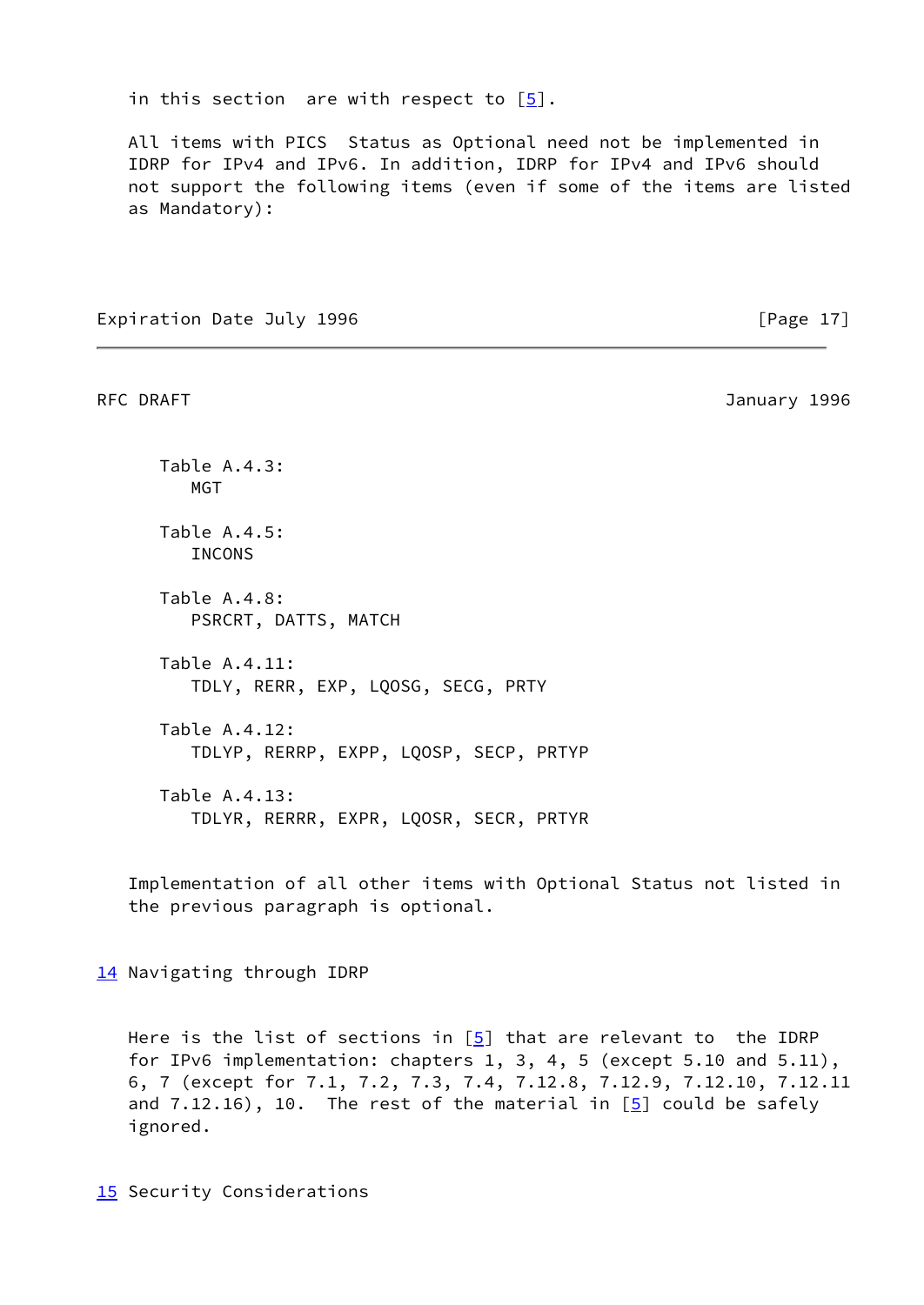Security issues are not discussed in this document.

<span id="page-22-5"></span>[16](#page-22-5) Acknowledgements

 Large parts of this document are borrowed from the BGP Protocol specifications and BGP Usage documents  $([9], [10])$  $([9], [10])$  $([9], [10])$  $([9], [10])$  $([9], [10])$ .

 We would like to thank Susan Hares (MERIT) and John Scudder (MERIT) for their work on IDRP for IPv4. Portions of this document are borrowed from their work.

 We would like to thank Tony Li (cisco Systems) for his review of this document.

 Finally we would like to thank the whole Inter-Domain Routing (IDR) Working Group for their contribution to this document.

Expiration Date July 1996 **Expiration** Date July 1996

RFC DRAFT 3996

### <span id="page-22-6"></span>[17](#page-22-6) References

<span id="page-22-1"></span>[1] Braun, H-W., "Models of Policy Based Routing", [RFC 1104,](https://datatracker.ietf.org/doc/pdf/rfc1104) Merit/NSFNET, June 1989.

<span id="page-22-2"></span> [2] Fuller, V., Li, T., Yu, J., Varadhan, K., "Classless Inter-Domain Routing (CIDR): an Address Assignment and Aggregation Strategy", [RFC](https://datatracker.ietf.org/doc/pdf/rfc1519) [1519](https://datatracker.ietf.org/doc/pdf/rfc1519), September 1993

<span id="page-22-3"></span> [3] Deering, S., Hinden, B., "Internet Protocol, Version 6 (IPv6) Specification", [RFC1883](https://datatracker.ietf.org/doc/pdf/rfc1883), January 1996

<span id="page-22-4"></span> [4] Hinden, B., Deering, S., "IP Version 6 Addressing Architecture", [RFC1884](https://datatracker.ietf.org/doc/pdf/rfc1884), January 1996

<span id="page-22-0"></span>[5] ISO/IEC IS 10747 - Information Processing Systems - Telecommunications and Information Exchange between Systems - Protocol for Exchange of Inter-domain Routing Information among Intermediate Systems to Support Forwarding of ISO 8473 PDUs, 1993 <ftp://networking.raleigh.ibm.com/pub/standards/idrp/is10747.ps>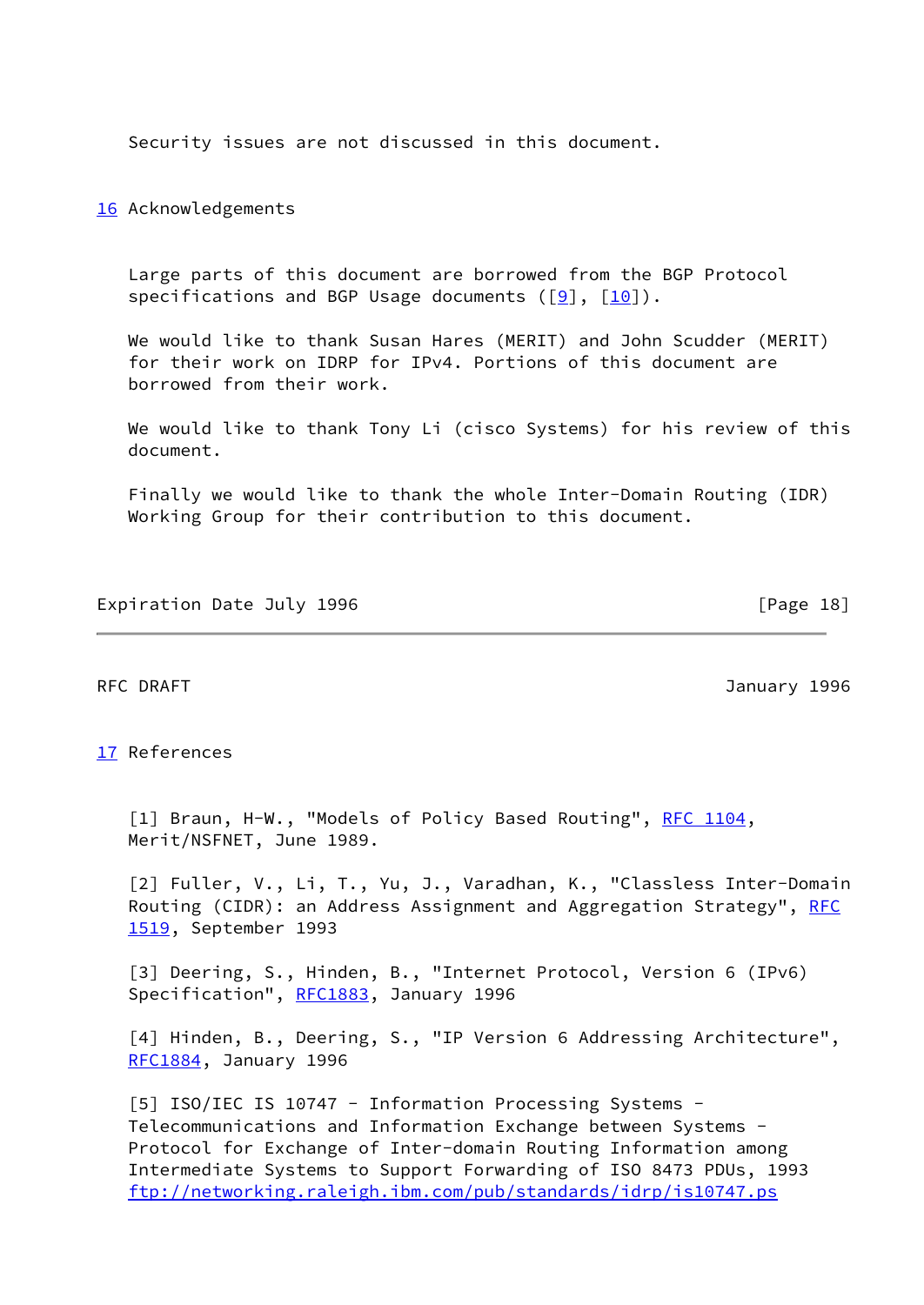<ftp://networking.raleigh.ibm.com/pub/standards/idrp/is10747.txt>

<span id="page-23-0"></span> [6] ISO 8473 - Information Processing Systems - Data Communications - Protocol for Providing the Connectionless-mode Network Service, 1988.

<span id="page-23-4"></span>[7] ISO/IEC 10589 - Information Processing Systems - Telecommunications and Information Exchange between systems - Intermediate System to Intermediate System Intra-Domain routing information exchange protocol for use in conjunction with the Protocol for providing the Connectionless-mode Network Service (ISO 8473), 1992.

<span id="page-23-5"></span> [8] ISO 9542 - Information Processing Systems - Telecommunications and information exchange between systems - End system to Intermediate system routing exchange protocol for use in conjunction with the Protocol for providing the connectionless-mode network service (ISO 8473)

<span id="page-23-1"></span> [9] Rekhter, Y., Gross, P., ``Application of the Border Gateway Protocol in the Internet'', [RFC1655,](https://datatracker.ietf.org/doc/pdf/rfc1655) July 1994

<span id="page-23-2"></span> [10] Rekhter, Y., Li, T., ``A Border Gateway Protocol 4 (BGP-4)'', [RFC1654](https://datatracker.ietf.org/doc/pdf/rfc1654), July 1994

<span id="page-23-3"></span> [11] Rekhter, Y., Li, T., "An Architecture for IP Address Allocation with CIDR", [RFC1518,](https://datatracker.ietf.org/doc/pdf/rfc1518) September 1993

<span id="page-23-6"></span> [12] Rekhter, Y., Li, T., "An Architecture for IPv6 Unicast Address Allocation", [RFC1887](https://datatracker.ietf.org/doc/pdf/rfc1887), January 1996

Expiration Date July 1996 **Expiration** Date July 1996

RFC DRAFT 3996

Authors' Addresses

 Yakov Rekhter cisco Systems, Inc. 170 W. Tasman Dr. San Jose, CA 95134